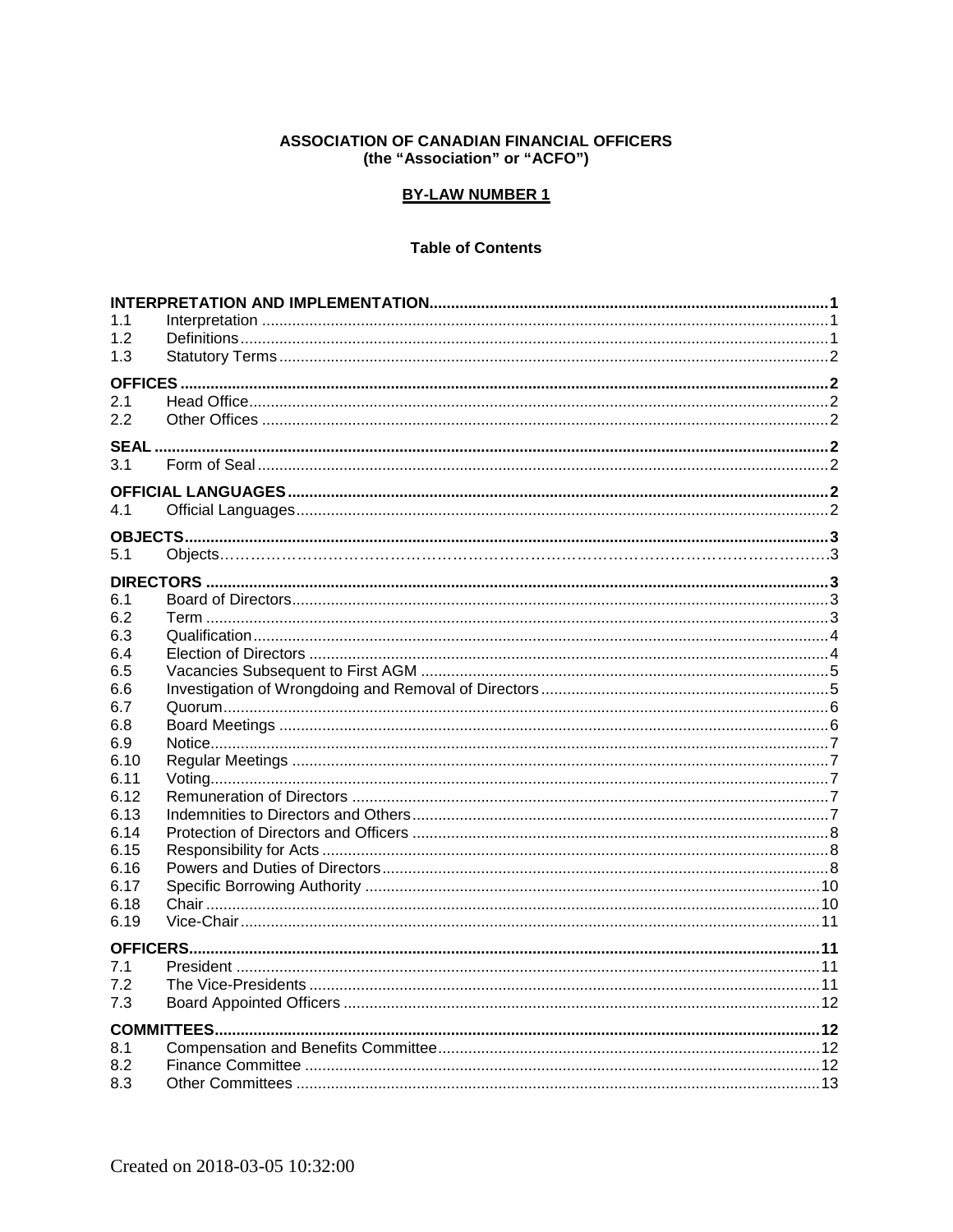| 9.1  |  |  |  |  |
|------|--|--|--|--|
| 9.2  |  |  |  |  |
| 9.3  |  |  |  |  |
| 9.4  |  |  |  |  |
| 9.5  |  |  |  |  |
| 9.6  |  |  |  |  |
| 9.7  |  |  |  |  |
| 9.8  |  |  |  |  |
| 9.9  |  |  |  |  |
| 9.10 |  |  |  |  |
| 9.11 |  |  |  |  |
| 9.12 |  |  |  |  |
| 9.13 |  |  |  |  |
| 9.14 |  |  |  |  |
| 9.15 |  |  |  |  |
| 9.16 |  |  |  |  |
| 9.17 |  |  |  |  |
| 9.18 |  |  |  |  |
|      |  |  |  |  |
| 10.1 |  |  |  |  |
| 10.2 |  |  |  |  |
| 10.3 |  |  |  |  |
|      |  |  |  |  |
|      |  |  |  |  |
| 11.1 |  |  |  |  |
|      |  |  |  |  |
| 12.1 |  |  |  |  |
|      |  |  |  |  |
| 13.1 |  |  |  |  |
|      |  |  |  |  |
|      |  |  |  |  |
| 14.1 |  |  |  |  |
|      |  |  |  |  |
| 15.1 |  |  |  |  |
| 15.2 |  |  |  |  |
|      |  |  |  |  |
|      |  |  |  |  |
| 16.1 |  |  |  |  |
| 16.2 |  |  |  |  |
| 16.3 |  |  |  |  |
| 16.4 |  |  |  |  |
|      |  |  |  |  |
| 17.1 |  |  |  |  |
| 17.2 |  |  |  |  |
|      |  |  |  |  |
|      |  |  |  |  |
| 18.1 |  |  |  |  |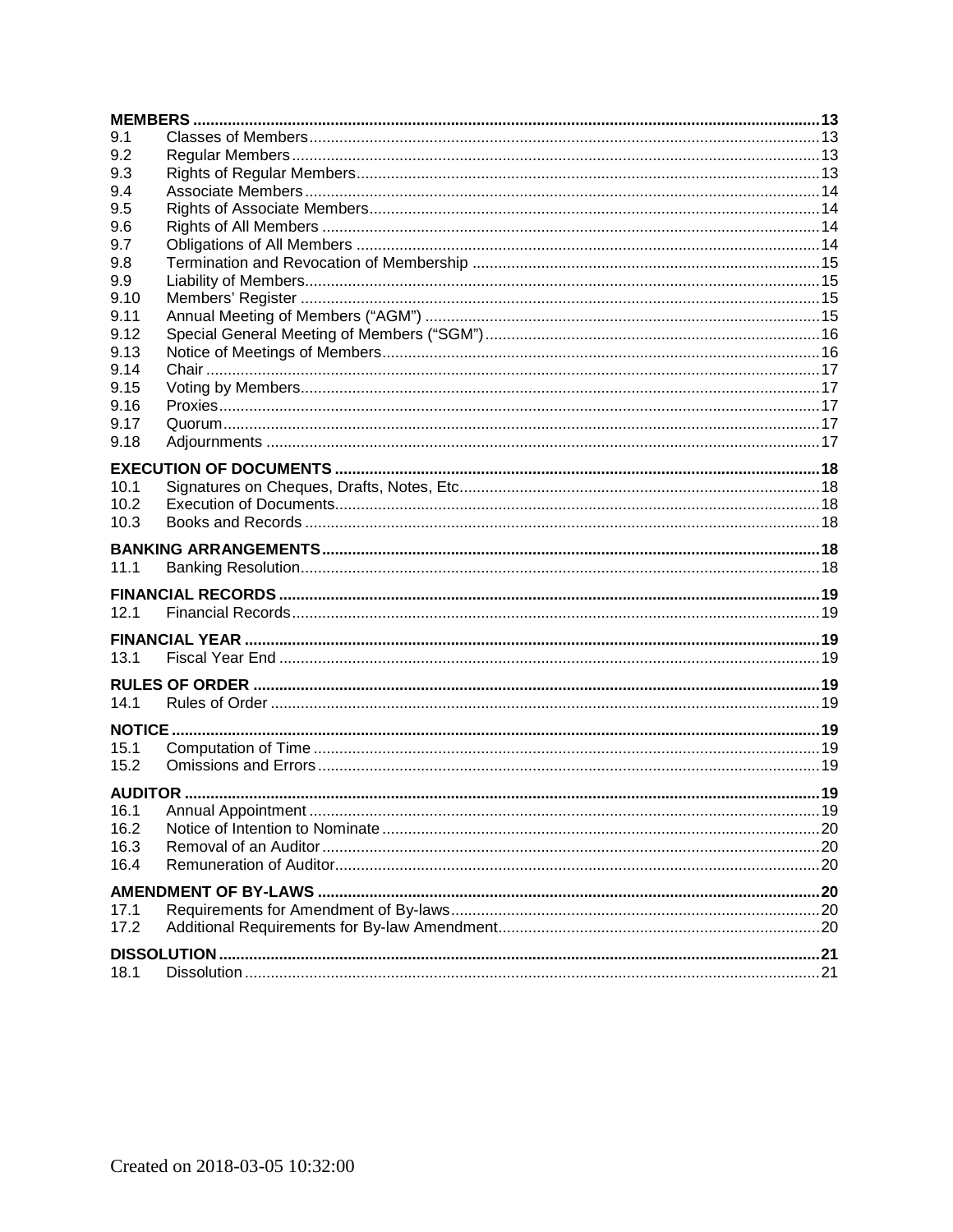# **INTERPRETATION AND IMPLEMENTATION**

#### <span id="page-2-1"></span><span id="page-2-0"></span>**1.1 Interpretation**

1.1.1 In this By-law and the schedules hereto and all other By-laws and resolutions of the Association unless the context otherwise requires, the singular includes the plural and the masculine gender includes the feminine.

#### <span id="page-2-2"></span>**1.2 Definitions**

- 1.2.1 As used in this By-law or any amendment hereof, unless the context otherwise requires, the following terms shall have the following meanings:
	- a) "Act" means the *Canada Not-for-profit Corporations Act,* S.C. 2009, c. 23;
	- b) "AGM" means an Annual General Meeting of the Members;
	- c) "Association" means ACFO/ACAF or the Association of Canadian Financial Officers / Association canadienne des agents financiers;
	- d) "Board" means the Board of Directors of the Association;
	- e) "Canada Not-for-profit Corporations Act" means the *Canada Not-for-profit Act*, S.C. 2009, c. 23, as amended, and any statute enacted in substitution therefore from time to time;
	- f) "Chair" means the Chair of the Board;
	- g) "Director" means a member of the Association's Board of Directors;
	- h) "Documents" includes deeds, mortgages, hypothecs, charges, conveyances, transfers and assignments of property, real or personal, immovable or movable, agreements, releases, receipts and discharges for the payment of money or other obligations, conveyances, transfers and assignments of shares, bonds, debentures or other securities and all paper or electronic writings;
	- i) "Initial Directors" means the First Directors named in the Letters Patent of the Association;
	- j) "Member" includes an individual who is either a Regular Member or an Associate Member;
	- k) "Member Meetings" refers to all meetings of Members including both Annual General Meetings and Special General Meetings;
	- l) "Ministry" refers to Industry Canada;
	- m) "National Office" shall refer to the Head Office of the Association;
	- n) "Notice Materials" means AGM Final Notice Materials and/or notice materials sent with respect to an SGM,
	- o) "SGM" means a Special General Meeting of Members; and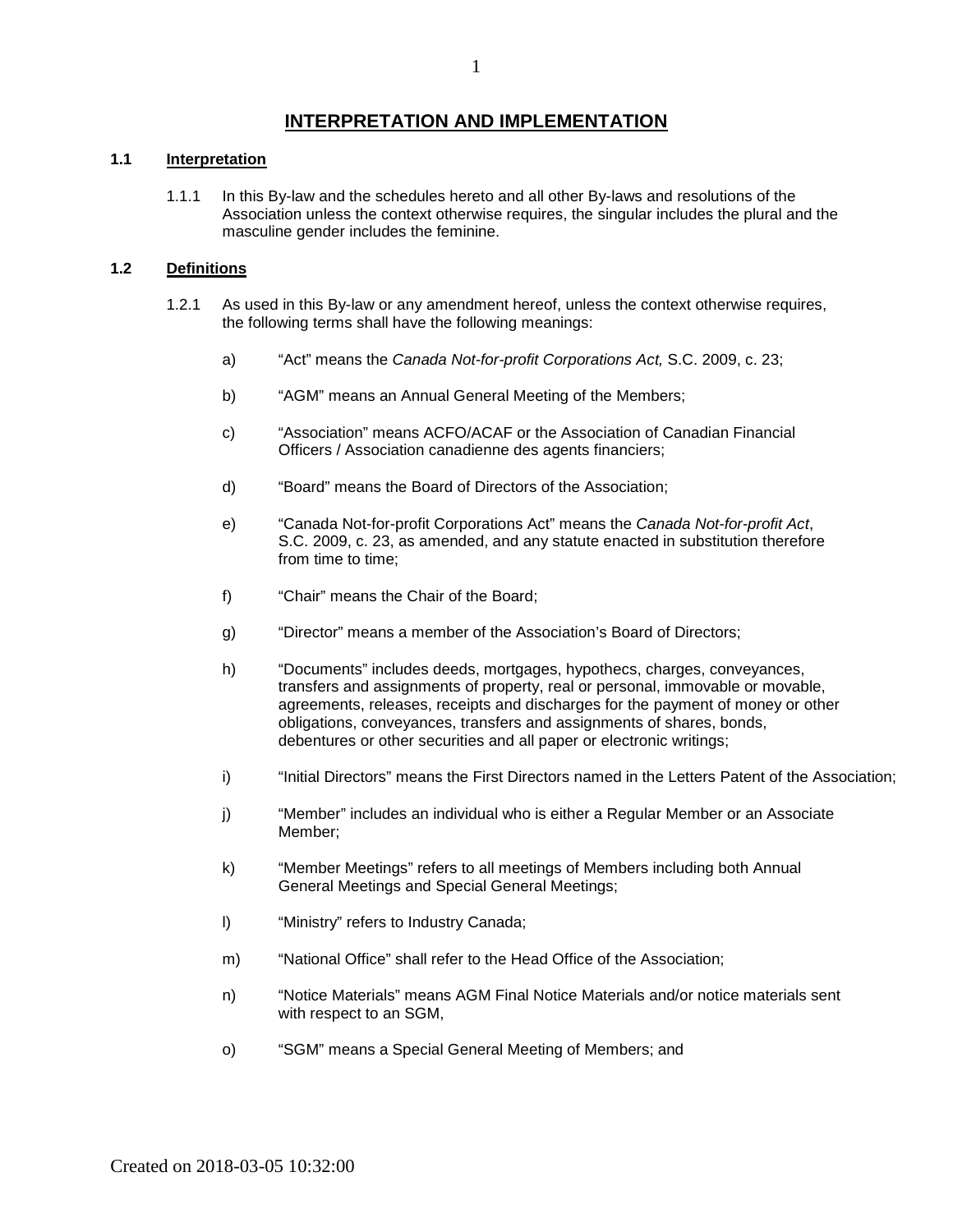p) "Special Resolution" means a resolution passed by the Directors and confirmed with or without variation by at least two-thirds of the votes cast at a general meeting of the Members of the Association duly called for that purpose.

### <span id="page-3-0"></span>**1.3 Statutory Terms**

1.3.1 All terms defined in the *Act* have the same meaning in this By-law and all other By-laws and resolutions of the Association.

## **OFFICES**

#### <span id="page-3-2"></span><span id="page-3-1"></span>**2.1 Head Office**

- 2.1.1 The place of the Head Office of the Association shall be in the City of Ottawa, in the Province of Ontario, and at such location therein as the Board may from time to time determine by resolution.
- 2.1.2 No By-law for the purpose of changing the Head Office is valid or shall be acted upon until sanctioned by two-thirds (2/3) of the votes cast at an AGM or a SGM duly called for considering the By-law. Notice of the proposed By-law must be published forthwith in the Canadian Gazette.

#### <span id="page-3-3"></span>**2.2 Other Offices**

2.2.1 The Association may establish such other offices, (including without limitation post office boxes for the purpose of receipt of mail) elsewhere in Canada as the Board may from time to time determine by resolution.

#### **SEAL**

#### <span id="page-3-5"></span><span id="page-3-4"></span>**3.1 Form of Seal**

3.1.1 The seal which is impressed hereon shall be the

Corporate seal of the Association.

3.1.2 The seal shall be in the custody of the Chair and shall be affixed to all documents required to be sealed on behalf of the Association.

## **OFFICIAL LANGUAGES**

#### <span id="page-3-7"></span><span id="page-3-6"></span>**4.1 Official Languages**

- 4.1.1 The official languages of the Association are French and English.
- 4.1.2 A member shall be entitled to communicate with the Association and receive services from the Association in the official language of his/her preference. All material generated for general distribution to the membership by the Association, or submitted by a member, to the Association, for general distribution to the membership, whether in written or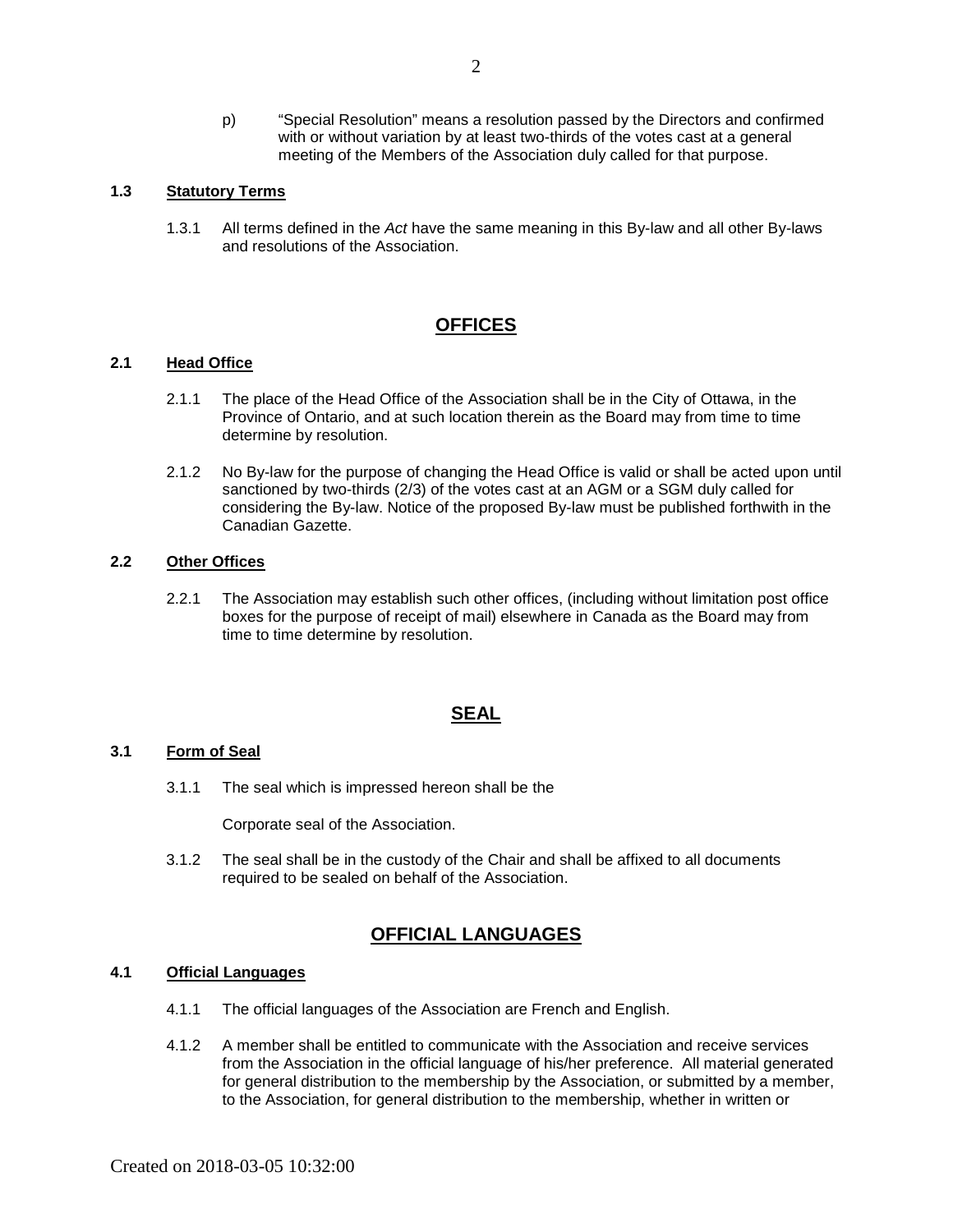electronic form ("Written Instrument"), shall be distributed simultaneously in both official languages.

- 4.1.3 Should there be a difference of interpretation or meaning between the English and French versions of a Written Instrument, the interpretation governing the language of origin of the Written Instrument shall govern.
- 4.1.4 Any Written Instrument shall clearly indicate the language of origin in brackets immediately after its title.
- 4.1.5 All required translations of a Written Instrument, as defined in article 4.1.2 shall be clearly identified at the top of the Written Instrument as a "Translation".

## **OBJECTS**

## <span id="page-4-0"></span>**5.1 Purpose**

- 5.1.1 To unite Members in a democratic organization, and to seek to obtain the best level of compensation and terms and conditions of employment, through effective collective bargaining, with any applicable employer, for all Regular Members for whom the Association becomes or applies to become the bargaining agent.
- 5.1.2 To assist and seek redress for all Regular Members who are aggrieved in their employment or in their relationship with their employers and secure for them any rights under the governing legislation and any other acts affecting their employment or their status as employees.
- 5.1.3 To seek to maintain high professional standards among Regular Members and promote their professional development.
- 5.1.4 To affiliate, as appropriate, with other associations, unions or labour organizations for the purpose of enhancing the interests of Regular Members in their attainment of their professional and bargaining goals.

# **DIRECTORS**

### <span id="page-4-2"></span><span id="page-4-1"></span>**6.1 Board of Directors**

- 6.1.1 The affairs of the Association shall be managed by a Board of seven (7) Directors composed of the following:
	- a) The Chair;
	- b) Six (6) Regular Members who shall serve as Directors at large.

## <span id="page-4-3"></span>**6.2 Term**

6.2.1 Except as otherwise provided in this By-Law, a Director shall hold office until the fourth AGM after s/he shall have been duly elected or until his/her successor is elected or appointed in accordance with this By-law.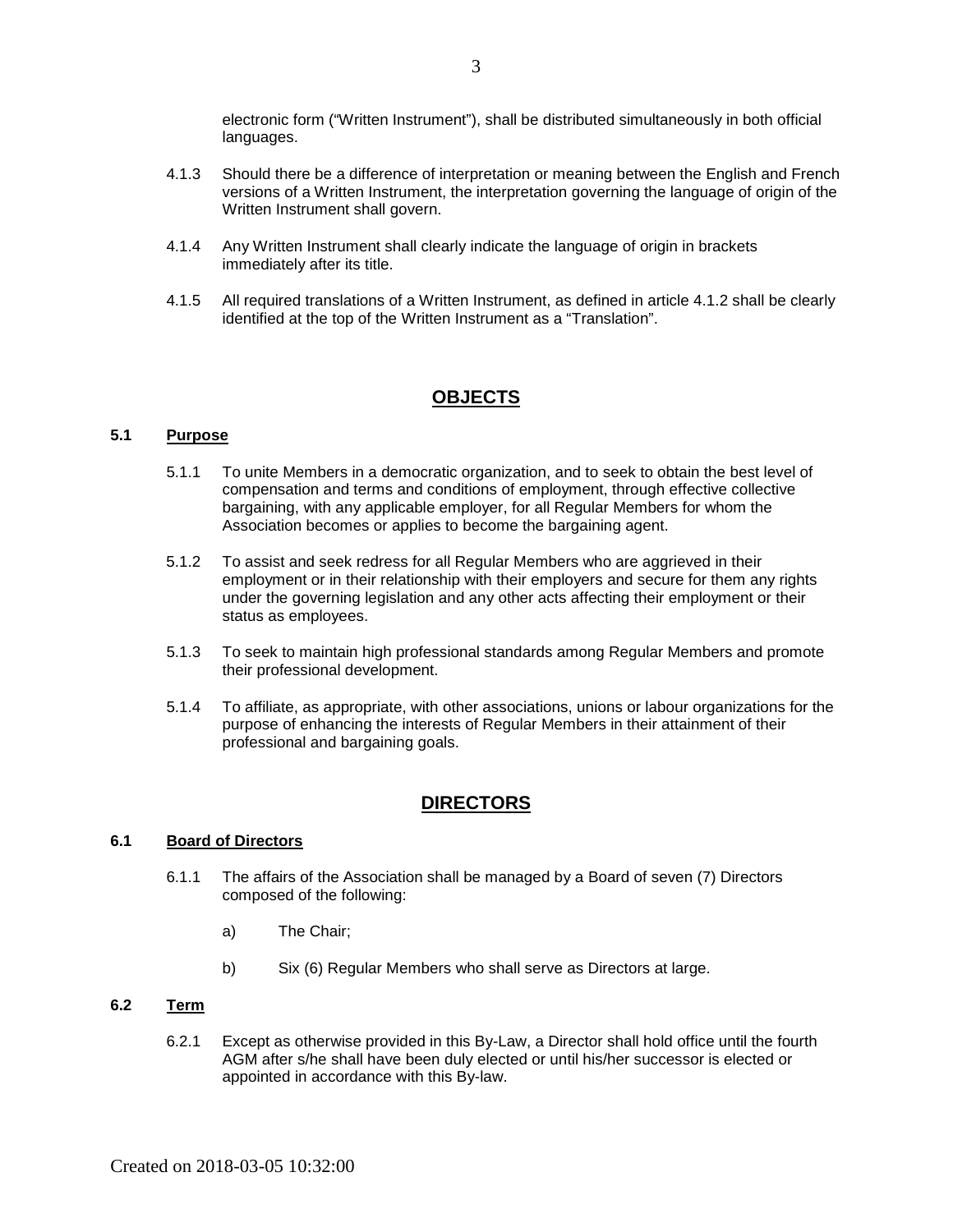#### <span id="page-5-0"></span>**6.3 Qualification**

- 6.3.1 Each Director shall be a Regular Member, at least eighteen (18) years of age, have power under law to contract, shall not be an undischarged or mentally incompetent person, and shall have been a Regular Member in good standing with the Association for a period of not less than two (2) consecutive years.
- 6.3.2 To be eligible for election as Chair, a Regular Member must be a current member of the Board and must have held a position on the Board for one full term as was defined at the time of his/her election to fill that term.
- 6.3.3 If a person being a Director:
	- a) ceases to be a Regular Member;
	- b) resigns from office by delivering a written resignation to the Association;
	- c) dies;
	- d) becomes a mentally incompetent person;
	- e) makes an assignment for the benefit of creditors, becomes bankrupt or insolvent, or takes the benefit of any Act that may be in force for bankrupt or insolvent debtors;
	- f) accepts a nomination for election to another elected position on the Board of Directors.

such person thereupon ceases to be a Director effective immediately. In the case of (f) the person continues to carry out the duties of their former board position until the day prior to the next AGM.

- 6.3.4 If the Association is merged with another organization, all Directors of the Association shall cease to exist upon the effective date of the merger unless appointed or elected by the membership of the newly merged association.
- 6.3.5 No Regular Member otherwise qualified shall be ineligible for election, or to hold office, by reason of his/her race, national or ethnic origin, province of residence, colour, religion, age, sex, sexual orientation, marital status, family status, disability or conviction for an offence for which a pardon has been granted.
- 6.3.6 Any director shall maintain their status as a regular member of the Association and their eligibility to complete their full term in office should the Association bargaining certification be revoked pursuant to legislative or labour relations board action.

#### <span id="page-5-1"></span>**6.4 Election of Directors**

- 6.4.1 All Directors shall be elected by the Regular Members at an AGM or a SGM. The Board shall, in consultation with the Nominating Committee, establish all rules and regulations pertaining to the election of the Directors.
- 6.4.2 The order in which candidates for election will be placed on the voting ballot will be as follows: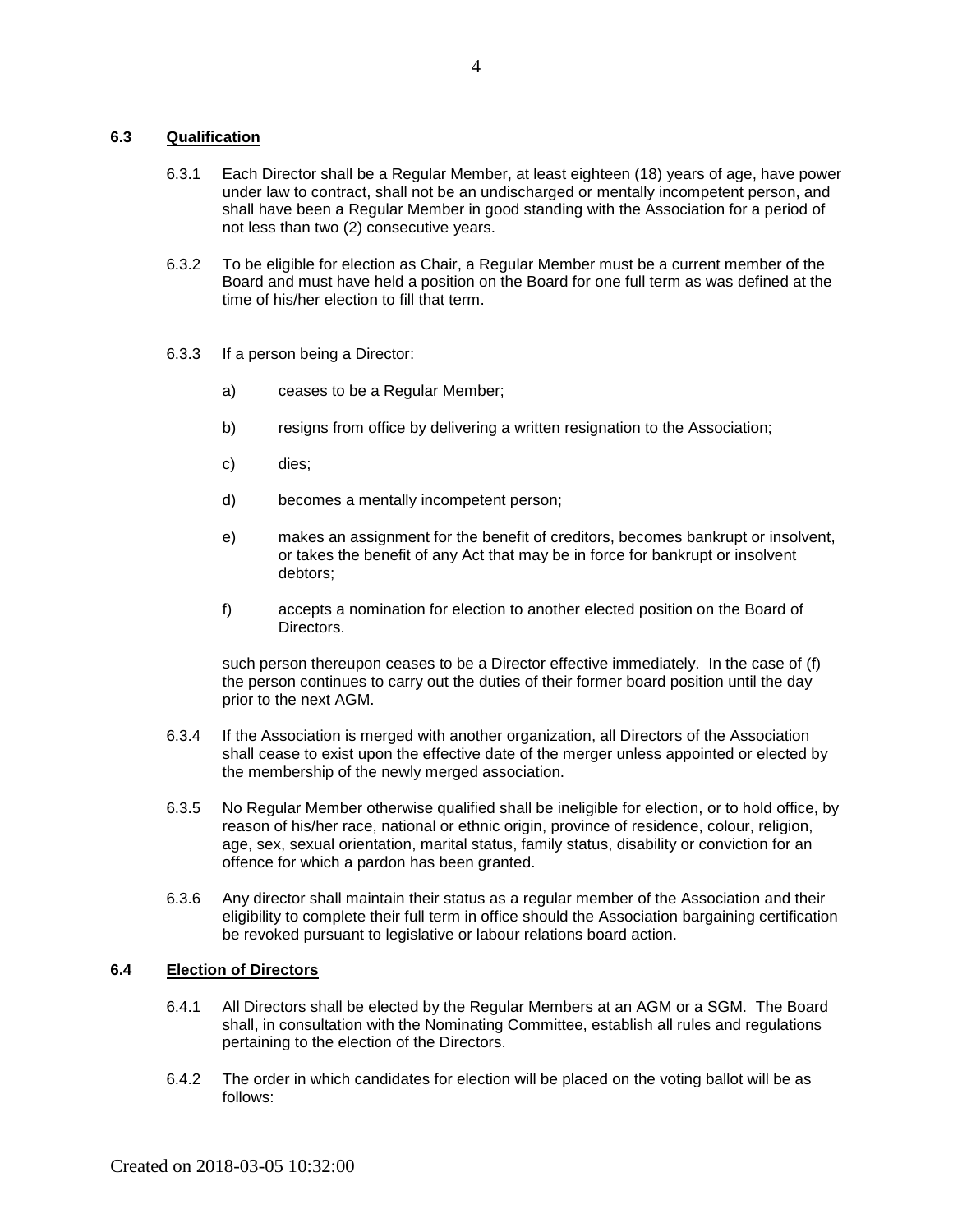- a) Incumbents will be listed first in order of years of service on the Board;<br>b) Challengers will be listed second in alphabetical order.
- Challengers will be listed second in alphabetical order.
- 6.4.3 The Chair of the Nominating Committee shall be the ACFO Chair unless he/she is up for election in which case the Board of Directors shall appoint another director who is not up for election to the Nominating Committee Chair position.

#### <span id="page-6-0"></span>**6.5 Vacancies**

- 6.5.1 In the event that a vacancy occurs on the Board:
	- a) If no quorum of Directors exists, or there is more than six (6) months until the next AGM, the remaining Directors shall forthwith call a SGM for the purpose of filling the vacancies on the Board unless the candidate with the next most votes in the most recent director election is willing to accept appointment by the Board to the vacant director position in which case that candidate shall be forthwith appointed to fill the remainder of the term of the vacancy.
	- b) If a quorum of Directors exists and there is less than six (6) months until the next AGM, the election to fill the remaining term of any vacancy shall be held at the next AGM:
		- i) if the vacant position is that of Chair, the vacancy shall be filled by the Vice-Chair and the remaining Directors shall appoint from amongst themselves someone to perform the duties of the Vice-Chair until an election can be held;
		- ii) if the vacant position is that of Vice-Chair the remaining Directors shall appoint from amongst themselves someone to perform the duties of the Vice-Chair; and
		- iii) iii) if the event of any vacancy of a Director at large the Directors may appoint a Regular Member in good standing to perform the duties of a Director at large until the next AGM.
	- c) Where multiple director vacancies are required to be filled at an AGM, and at least one or more of those director vacancies is for a partial term, the position(s) with the longer term(s) will be filled by the candidate(s) with the most votes until every vacancy is filled.

#### <span id="page-6-1"></span>**6.6 Investigation of Wrongdoing and Removal of Directors**

- 6.6.1 The Board has the authority to discipline and/or suspend from office any member who contravenes any provision of this By-Law or who commits the following offences against the Association:
	- a) Encouraging a member to institute legal action against the Association or any of its officers without first exhausting all internal remedies.
	- b) Communicating false reports or willful misrepresentations about the Association.
	- c) Working in the interests of another bargaining agent against the interests of the Association.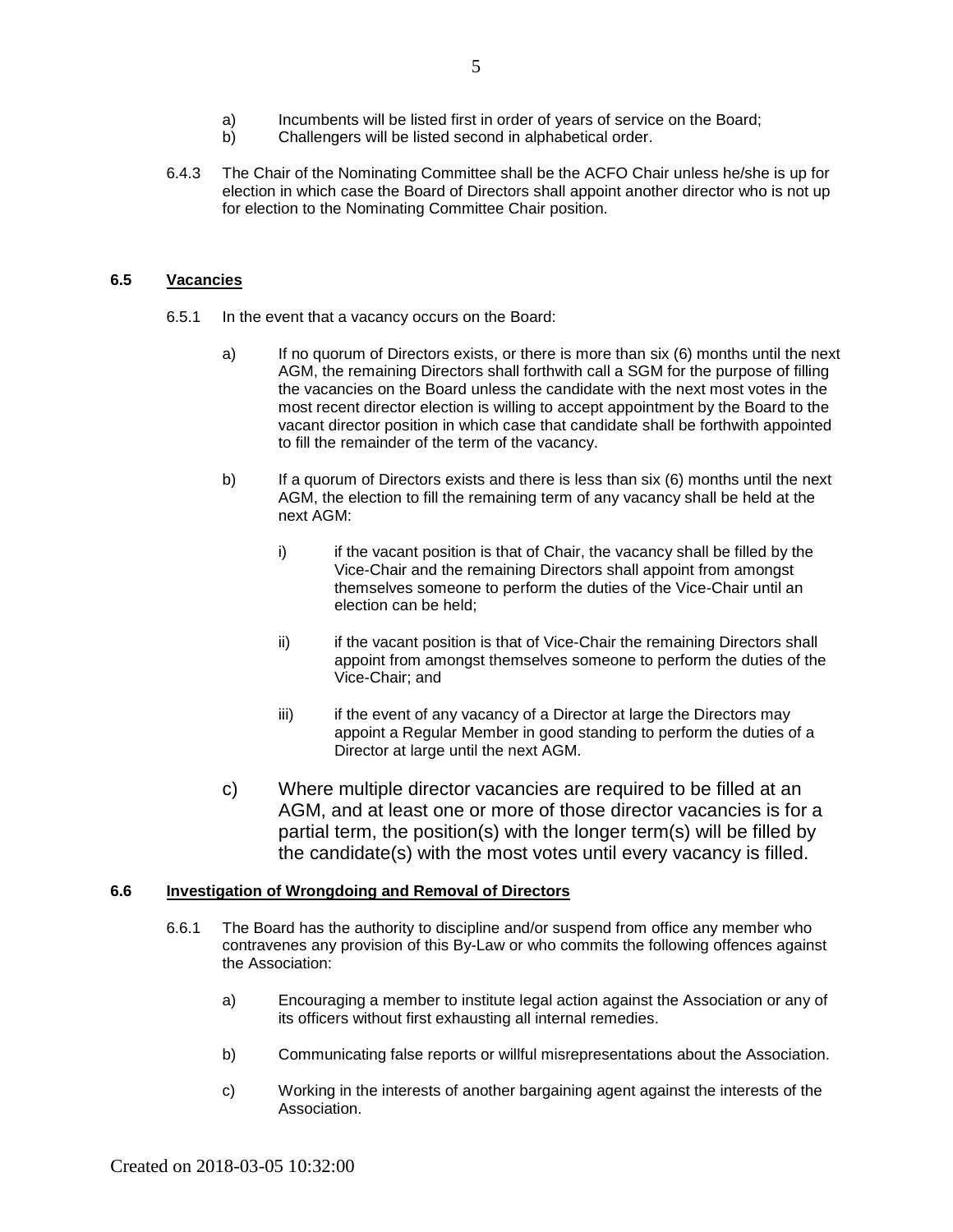- d) Slandering, libeling or willfully wronging a member of the Association.
- e) Fraudulently receiving money due to the Association.
- f) Furnishing any information on the membership of the Association to any person other than those whose official position entitles them to have such a list.
- g) Deliberately interfering with a representative of the Association in the discharge of their duties.
- h) Harasses or discriminates against another member.
- i) Committing other acts which tend to either bring the Association into disrepute or otherwise harm the interests of the Association.
- 6.6.2 The Board has the power to receive complaints, investigate and render decisions relating to allegations of wrongdoing related to the offences provided for in 6.6.1. The Board has the power to temporarily suspend from office any member who is alleged to have contravened any provision of this By-Law or who is alleged to have committed the offences listed in 6.6.1.
- 6.6.3 The Board shall, upon a resolution being passed by two-thirds of the Directors, or upon the receipt of a petition signed by ten percent (10%) Regular Members, call a SGM to vote on the removal of a member(s) of the Board.
- 6.6.4 If the SGM is being held as a result of the receipt of a petition of Regular Members, the SGM shall not be held earlier than thirty (30) days and not later than sixty (60) days from the date of receipt of the petition.
- 6.6.5 The Regular Members entitled to vote at a Member Meeting may, by resolution passed by at least two-thirds (2/3) of the votes cast at a SGM or an AGM, of which notice specifying the intention to pass the resolution has been given, remove any Director before the expiration of his/her term of office. The vacancy so created by the removal of said Director shall be filled in the manner prescribed for filling vacancies in Article 6.5.1.

## <span id="page-7-0"></span>**6.7 Quorum**

6.7.1 A quorum for the transaction of business at meetings of the Board shall be four (4) directors.

#### <span id="page-7-1"></span>**6.8 Board Meetings**

- 6.8.1 Meetings of the Board and of committees of the Board may be held at any place as designated in the notice calling the meeting. Board meetings shall be called by the Chair. For exceptional circumstances a Board meeting may also be called by a Director if twothirds (2/3) of the Directors consent
- 6.8.2 The Board shall endeavour to meet at least once each month but in no event shall it meet less than nine (9) times per year. If the date and time of the next Board meeting has been set by the Board, the date and time shall not be changed unless a majority of the Director's consent or quorum is not reached at the meeting.
- 6.8.3 A Director may participate in a meeting of the Board or a committee by means of a telephone, electronic or other communication facility from one or more locations with the approval of all of the directors or of the committee members entitled to participate in such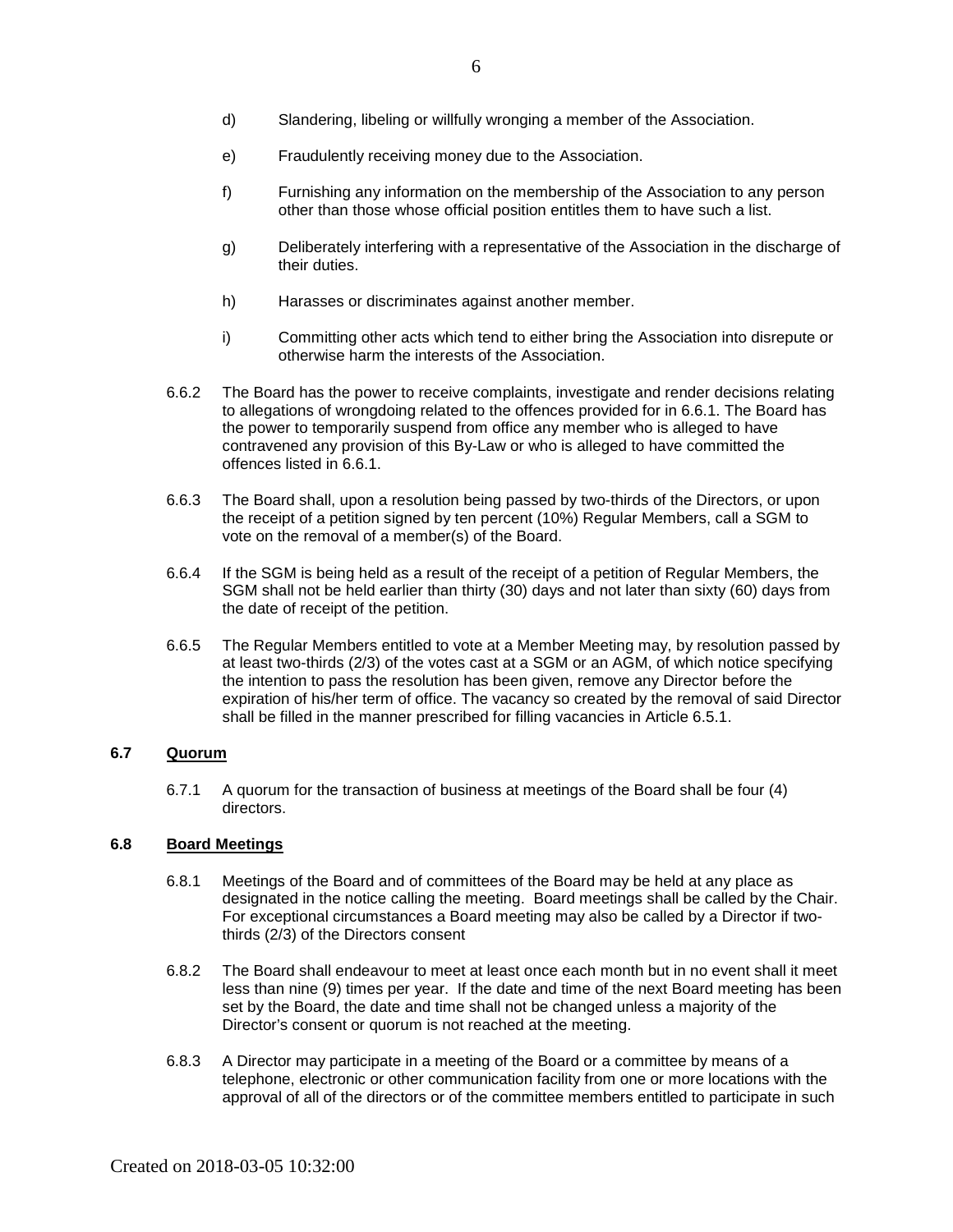meeting provided the communications facility permits all person participating in the meeting to hear each other simultaneously. Any Director participating in such a meeting by a communication facility, as approved above, shall be deemed to be present at the meeting and entitled to vote at the meeting by such means.

#### <span id="page-8-0"></span>**6.9 Notice**

- 6.9.1 Notice of meetings of Directors or of committees of the Board, unless the requirement for notice is waived by all Board members shall be given by facsimile or other electronic transmission, or delivered or mailed to each Director as follows:
	- a) in the case of written notice delivered other than by mail, not less than seven (7) days prior to the commencement of the meeting; and
	- b) in the case of mailed notice, not less than twenty-one (21) days before the meeting is to take place.
- 6.9.2 The statutory declaration of the Chair that notice has been given pursuant to this By-law shall be sufficient and conclusive evidence of the giving of such notice.

#### <span id="page-8-1"></span>**6.10 Regular Meetings**

6.10.1 The Board may appoint one or more days in each year for regular meetings of the Board at a place and time named. If the Board approves the scheduling of said Board meetings, no further notice of the Board meetings need be given.

#### <span id="page-8-2"></span>**6.11 Voting**

6.11.1 Unless otherwise specified in this By-law, questions arising at any meeting of the Board shall be decided by a majority vote. At all meetings of the Board, every question shall be decided by a show of hands unless a poll on the question is required by the Chair or requested by any Director. A declaration by the Chair that a resolution has been carried and an entry in the minutes is conclusive evidence of the fact, without proof of the number or proportion of votes recorded, in favour of or against the resolution.

#### <span id="page-8-3"></span>**6.12 Remuneration of Directors**

6.12.1 The Association shall pay an honorarium to each Director for time spent on Association business. The Association shall also reimburse each Director for reasonable expenses incurred in the execution of his/her duties.

### <span id="page-8-4"></span>**6.13 Indemnities to Directors and Others**

- 6.13.1 Every Director and officer of the Association and every other person who has undertaken or is about to undertake any liability on behalf of the Association, as approved by the Board and their heirs, executors and administrators, and estate and effects, respectively, shall from time to time and at all times, be indemnified and saved harmless, out of the funds of the Association, from and against:
	- a) all costs, charges and expenses whatsoever which such person sustains or incurs in or about any action, suit or proceeding that is brought, commenced or prosecuted against him for or in respect of any act, deed, matter or thing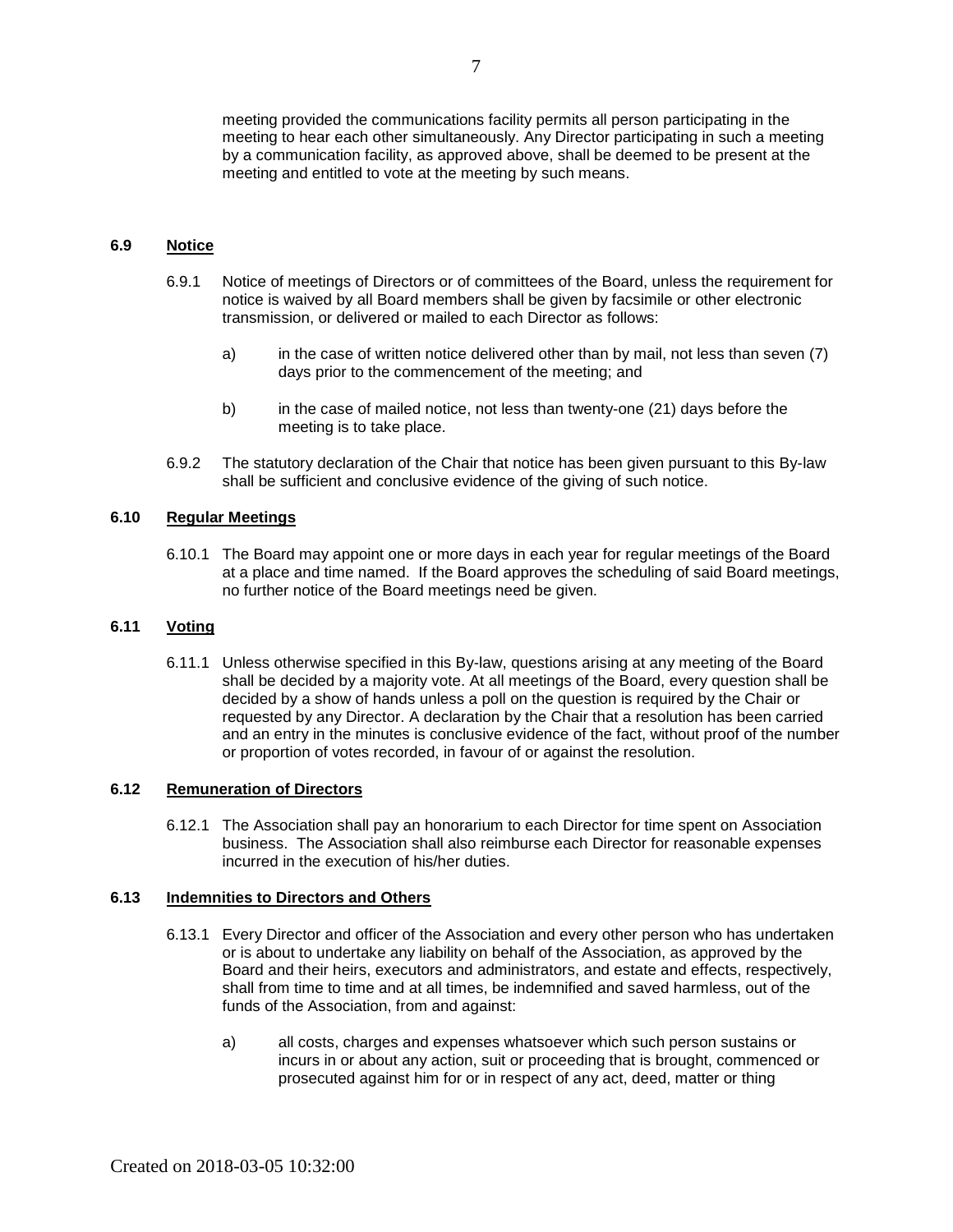whatsoever made, done or permitted by him in or about the execution of the duties of the office or in respect of any such liability; and

b) all other costs, charges and expenses which the person sustains or incurs in or about or in relation to the affairs thereof, except such costs, charges or expenses occasioned by the person's own wilful neglect or default.

#### <span id="page-9-0"></span>**6.14 Protection of Directors and Officers**

6.14.1 No Director or officer of the Association shall be liable for the acts, receipts, neglects or defaults of any other Director or officer or employee or for joining in any receipt or act for conformity or for any loss, damage or expense happening to the Association through the insufficiency or deficiency of title to any property acquired by the Association or for or on behalf of the Association or for the insufficiency of any security in or upon which any of the money of or belonging to the Association shall be placed out or invested or for any loss or damage arising from the bankruptcy, insolvency or tortious act of any person, firm or Association with whom or which any monies, securities or effects shall be lodged or deposited or for any other loss, damage or misfortune whatsoever which may happen in the execution of the duties of the respective office or trust in relation thereto unless the same shall happen by or through the person's own wrongful and wilful act or through the person's own wrongful or wilful neglect or default.

## <span id="page-9-1"></span>**6.15 Responsibility for Acts**

6.15.1 The Directors shall not be under any duty or responsibility in respect of any contract, act or transaction whether or not made, done or entered into in the name or on behalf of the Association, except such as shall have been submitted to and authorized and approved by the Board.

#### <span id="page-9-2"></span>**6.16 Powers and Duties of Directors**

- 6.16.1 The Board is a continuing entity and shall exercise the authority of, and act on behalf of the Association on all matters, subject to the By-laws, the letters patent, any supplementary letters patent and review by the Regular Members at a Member Meeting. The Board, without limiting the foregoing, shall:
	- a) ensure that effective collective bargaining is undertaken, and ratified collective agreements are signed, for any bargaining unit for which the Association is the certified bargaining agent;
	- b) administer the affairs of the Association in all things for which provision is not otherwise prescribed;
	- c) in consultation with the Finance Committee, establish finance and budget protocols for the Association, ensuring that all monies received are deposited in a financial institution, designated by the Board, to the credit of the Association;
	- d) in consultation with the Finance Committee, ensure that all monies not required for the current expenditures of the Association are invested in a prudent manner and in accordance with the criteria outlined in the policy manual;
	- e) be responsible for the appointment, functions, duties and removal of all agents, officers and servants of the Association ("Association Staff"), including establishing their remuneration;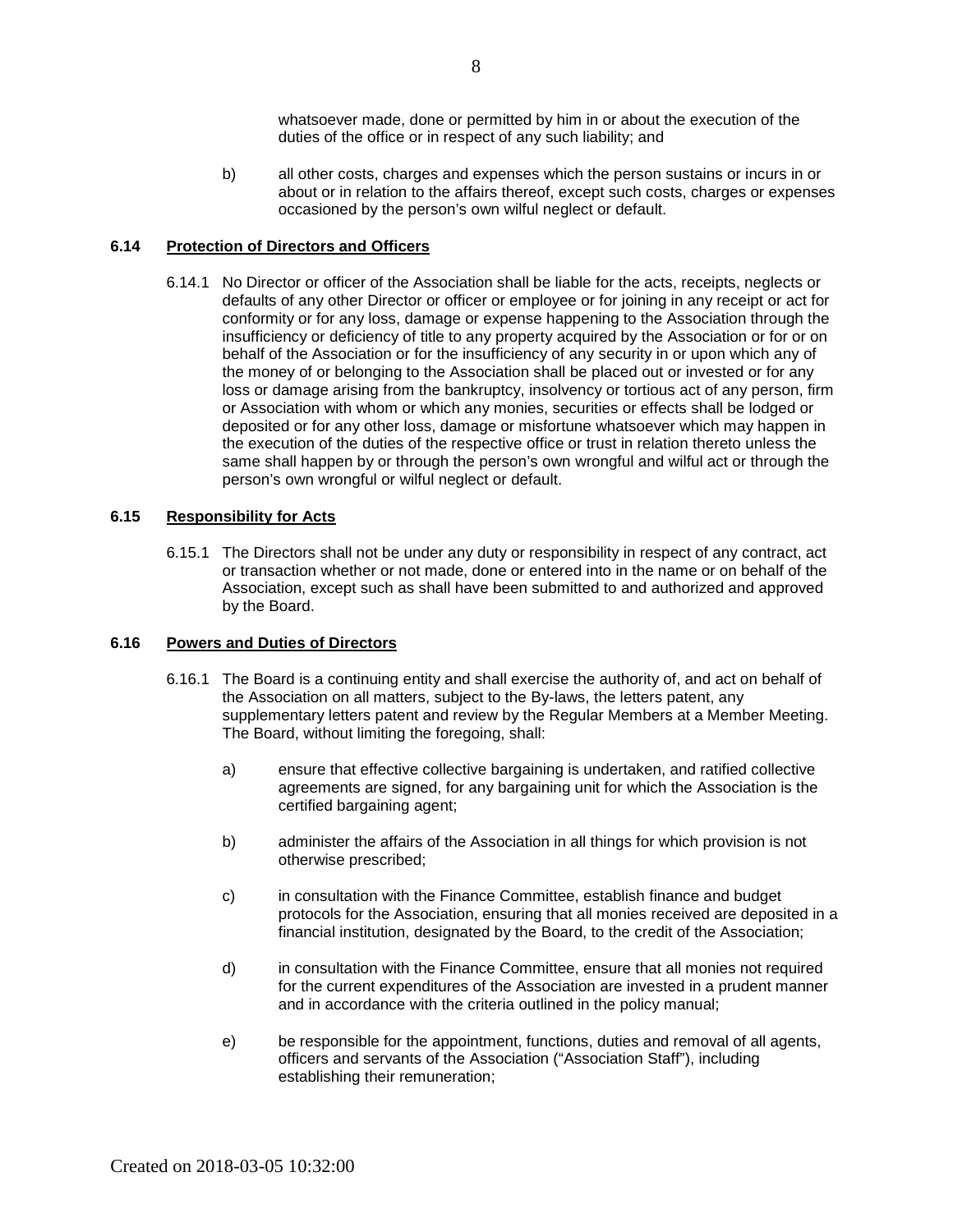- f) attend AGMs and SGMs and make all reasonable efforts to attend all Board Meetings;
- g) acquire and hold real property and sell, lease, or otherwise dispose of it for the benefit of the Association and secure any debentures, or other securities, or any other present or future borrowing or liability of the Association, by mortgage, hypothec, charge or pledge of all or any currently owned or subsequently acquired real and personal, movable and immovable, property of the Association;
- h) purchase or lease equipment and arrange for services, as required, for the functioning of the Association;
- i) invest money of the Association in investments that the Board considers prudent, after due consideration of the recommendations of the Finance Committee and the criteria outlined in the Budget and Finance Controls as contained within the Association's policy manual;
- j) enter into contracts of insurance to provide group insurance benefits to the Members and employees of the Association;
- k) represent the Regular Members on all matters that affect the membership generally, subject to the direction of the membership provided at a Member Meeting;
- l) acquire and maintain the offices and facilities necessary to conduct the affairs of the Association;
- m) ensure the provision, in a timely fashion, of publication(s) designed to keep Members informed of the activities of the Association;
- n) facilitate and coordinate all AGMs and prepare all business to be brought before the AGM, including preparing the agenda and the annual Board report which shall include the audited financial statements for the previous fiscal year and a proposed budget for the current fiscal year;
- o) vary, rescind, and amend the By-laws of the Association. Any such revision to the By-laws shall be presented at the following AGM for adoption, amendment or rejection by the Regular Members;
- p) form, amend, dissolve or suspend Chapters of the Association and create any applicable rules and regulations to govern Chapters, including the Chapter application and approval process and applicable territorial designations;
- q) appoint Employee Representatives;
- r) establish and appoint the members of any committee necessary for the conduct of the affairs of the Association;
- s) subject to the approval of the Regular Members, make any rules and regulations relating to the provision, termination or revocation of membership in the Association;
- t) establish, amend and rescind policies of the Association;
- u) receive monies in payment of Association dues as set by the Regular Members;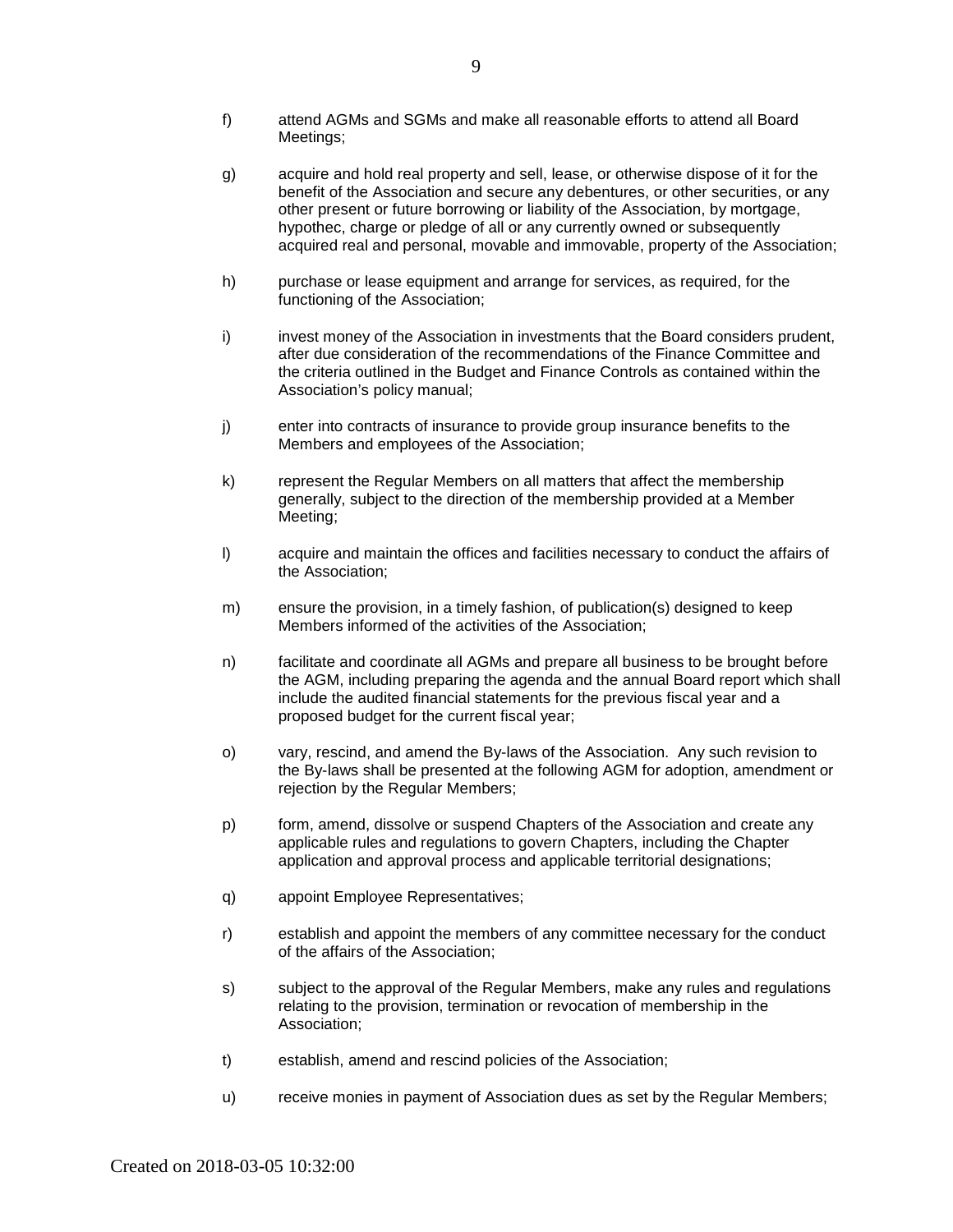v) undertake matters for the benefit and welfare of the Members and employees of the Association and serve the objectives of the Association, subject to any prescriptions prescribed within the letters patent, any supplementary letters patent and this By-law.

### <span id="page-11-0"></span>**6.17 Specific Borrowing Authority**

6.17.1 From time to time the Board may authorize any Director or officer of the Association to make arrangements with reference to the money so borrowed or to be borrowed and as to the terms and conditions of the loan thereof, and as to the security to be given therefore, with power to vary or modify such arrangements, terms and conditions and to give such additional security as the Board may authorize, and generally to manage, transact and settle the borrowing of money by the Association.

### <span id="page-11-1"></span>**6.18 Chair**

- <span id="page-11-2"></span>6.18.1 The Chair shall be elected by the Regular Members at a Member Meeting and shall have the powers and duties from time to time prescribed by the Board or incident to his/her office including:
	- a) be the President of the Association;
	- b) when present, preside at all meetings of the Board and the Members;
	- c) call Board meetings;
	- d) ensure that the Board prepares a written report to Members, in advance of the AGM as prescribed in this By-law, on the affairs of the Association and to convey to the Members, at any meeting of the Members, any reports or information provided by the Board for the purposes of being presented to the Members at said meeting;
	- e) sign all documents requiring his/her signature;
	- f) to attempt to ensure that the directions and policies of the Board are implemented and adhered to;
	- g) to attend all Board meetings and personally, or by delegate, attend all Member Meetings and committees of the Board (but excluding the portions of any such meetings in which the topic for consideration concerns salary and benefits to be paid to, or the performance or the disciplining of, the Chair) and to arrange to have recorded all facts and minutes of such meetings in books kept for that purpose;
	- h) give all notices required to be given to Regular Members and to Directors;
	- i) be the custodian of the corporate seal of the Association and of all books, papers, records, correspondence and documents belonging to the Association;
	- j) certify all Documents issued by the Association;
	- k) perform other duties from time to time prescribed by the Board or incident to his/her office.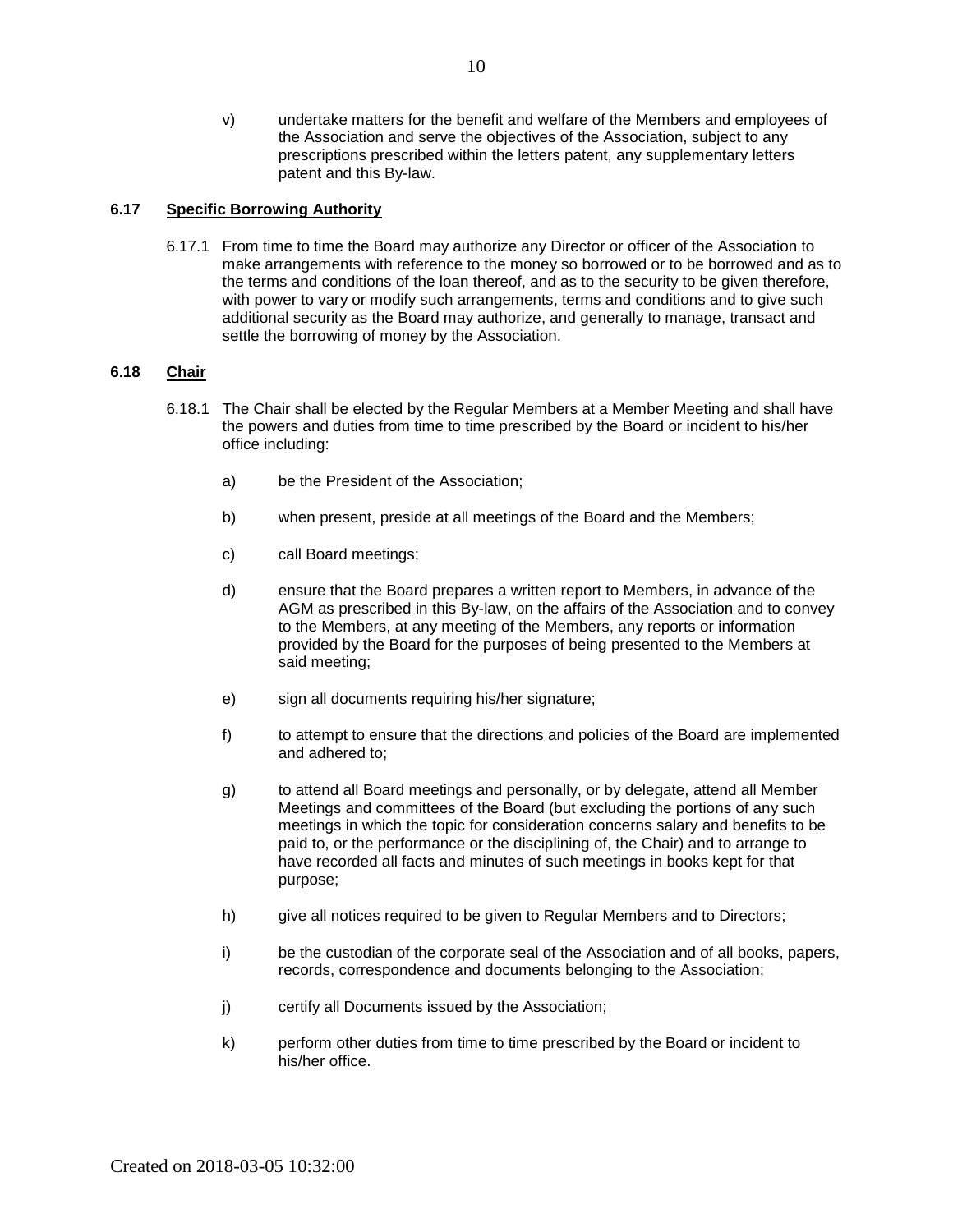#### **6.19 Vice-Chair**

- 6.19.1 The Vice-Chair shall be an ACFO Director appointed by the Board annually at the first Board Meeting following the AGM and shall have the powers and duties from time to time prescribed by the Board or incident to his/her office including:
	- a) Be a Vice-President of the Association;
	- b) During the absence or inability of the Chair to act, to exercise the duties and powers of the Chair. If the Vice-Chair exercises any of the duties or powers of the Chair under the aforementioned circumstances, the absence or inability of the Chair to act shall be presumed with reference thereto; and
	- c) to make all reasonable efforts to attend all AGMs, SGMs and Board meetings.

# **OFFICERS**

### <span id="page-12-1"></span><span id="page-12-0"></span>**7.1 President**

- 7.1.1 The Chair shall fulfill the role of President. The President shall, subject to review and direction by the Board, have the powers and duties from time to time prescribed by the Board or incident to his/her office, including:
	- a) fulfilling all duties as prescribed herein;
	- b) officially representing the Association for all matters and purposes;
	- c) overseeing the management of the business and day to day affairs of the Association and of its staff; and
	- d) if the President desires, being an ex-officio member of every committee established by the Board.
- 7.1.2 All financial terms and conditions of appointment attaching to the position of President shall be set at the beginning of his/her term by the ACFO Board based on information obtained from an independent compensation consultant selected by the ACFO Board. The consultant will be tasked with determining fair compensation based on compensation for comparable positions in comparable bargaining agents.

## <span id="page-12-2"></span>**7.2 The Vice-Presidents**

7.2.1 Directors at large shall fulfill the role of a Vice-Presidents. The Vice-Presidents shall, subject to review by the Board, have the powers and duties from time to time prescribed by the Board or incident to his/her office. Should the Board determine that a Vice-President is required to work full or part-time for a defined period, any remuneration and terms and conditions of appointment attaching to the position of Vice-President shall be set annually by the Board (the "Vice-President's Offer") and outlined in the Association's policy manual. Any Vice-President accepting the appointment to work full or part-time for a defined period must acknowledge and accept any applicable Vice-President's Offer and said acceptance shall be recorded in the minutes of the Board meeting in which the acceptance of the Vice- President's Offer is confirmed.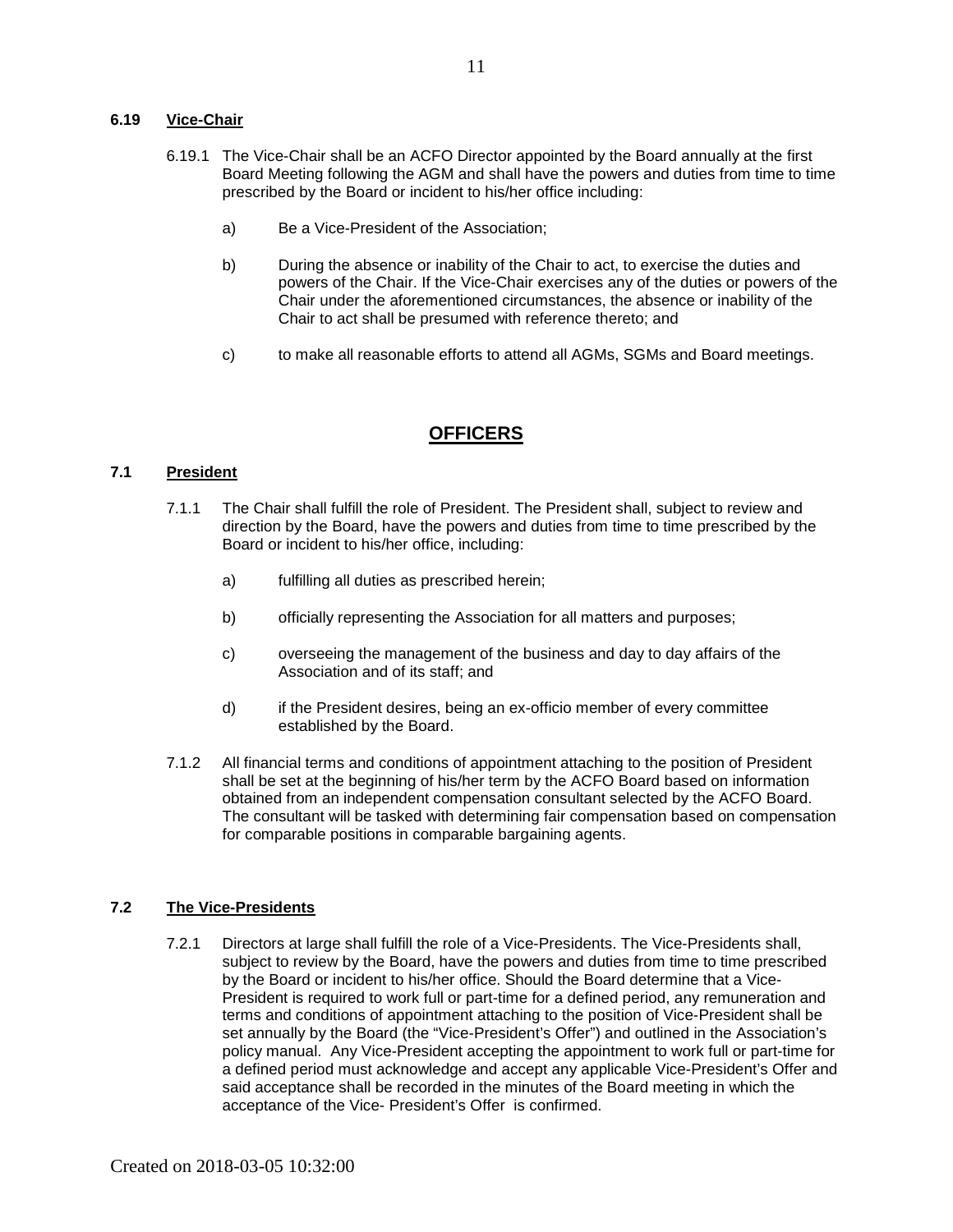### <span id="page-13-0"></span>**7.3 Board Appointed Officers**

7.3.1 The Board may from time to time appoint such other officers as it considers expedient, to hold office at the pleasure of the Board, the duties and remuneration of whom shall be determined by the Board and outlined in the Association's policy manual. All Boardappointed officers shall have the authority and perform the duties from time to time as prescribed by the Board. The Board may also remove at its pleasure any officer of the Association appointed by the Board.

# **COMMITTEES**

### <span id="page-13-2"></span><span id="page-13-1"></span>**8.1 Compensation and Benefits Committee**

- 8.1.1 There shall be a Compensation and Benefits Committee ("CBC") for each bargaining unit composed of Regular Members.
- 8.1.2 The members of the CBC shall be appointed by the Board.
- 8.1.3 The Board shall designate members of the CBC to serve as the Negotiating Team on the recommendation of the CBC.
- 8.1.4 The CBC shall, subject to the direction of the Board, act as the senior policy-advisory body in respect of all matters relating to compensation and benefits and shall prepare the bargaining demands of the Association for presentation by the Negotiating Team.
- 8.1.5 A tentative agreement reached with an employer, by the Negotiating Team (a "Tentative Agreement"), shall be submitted to the Board with its recommendations.
- 8.1.6 Where the Board accepts a Tentative Agreement, it shall recommend its acceptance to the Regular Members of the bargaining unit who shall be provided with a copy of the Tentative Agreement.
- 8.1.7 No Tentative Agreement may be signed by the Board, binding the Regular Members of the Association until its terms have been first ratified by the Regular Members of the bargaining unit at a meeting of members called for that purpose.

## <span id="page-13-3"></span>**8.2 Finance Committee**

- 8.2.1 There shall be a Finance Committee composed of not less than three (3) Regular Members appointed by the Board.
- 8.2.2 One of the three members of the Finance Committee shall be a member of the Board and will chair the Committee.
- 8.2.3 The Finance Committee shall ensure that the Association's accounts are audited and that a budget is prepared for presentation to the Regular Members at the AGM.
- 8.2.4 The Finance Committee shall ensure adequate Financial Controls are in place, records are being properly maintained and the Investment Policy is being respected.
- 8.2.5 The Finance Committee shall review all monthly financial statements and examine transactions when deemed appropriate by the committee.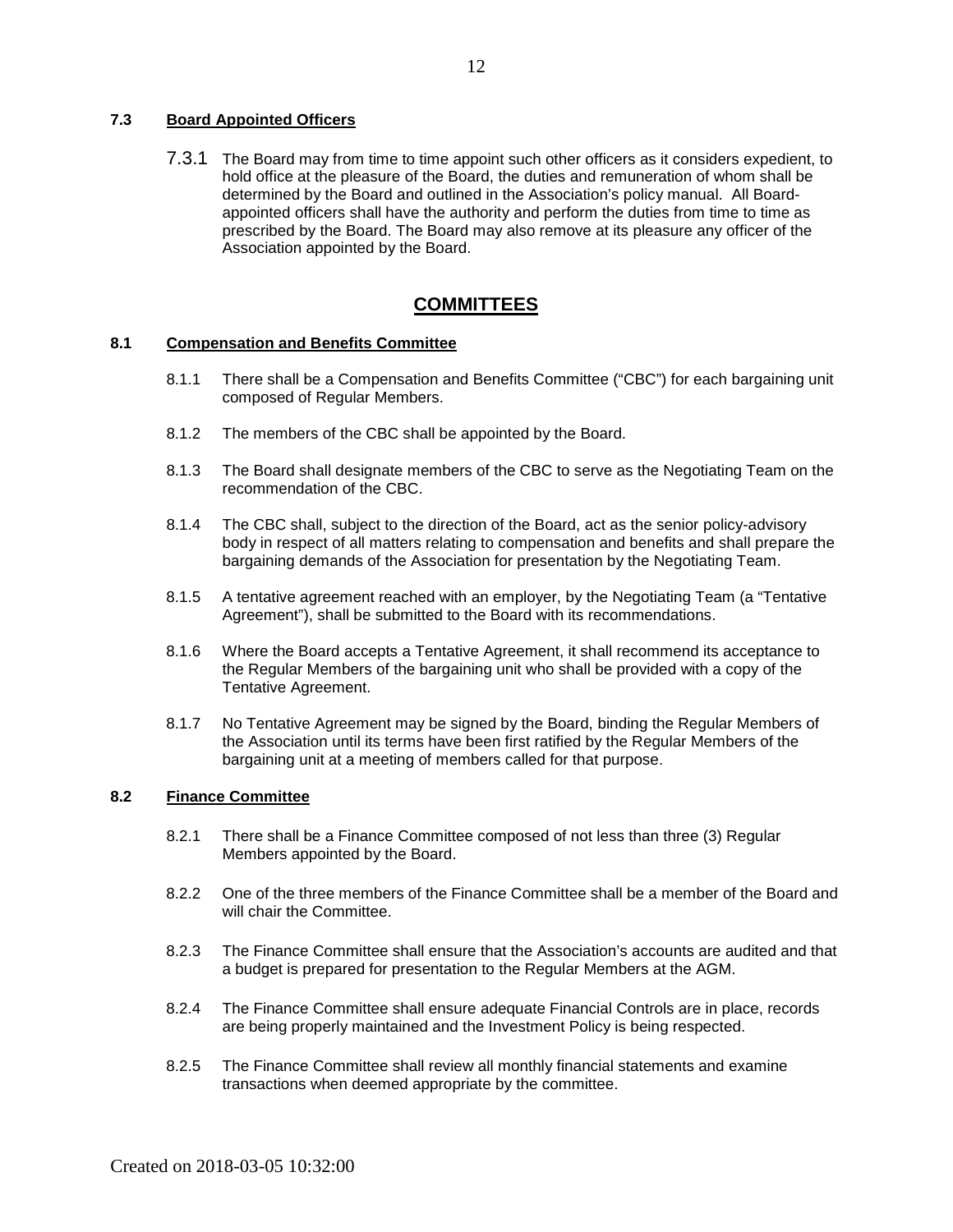#### <span id="page-14-0"></span>**8.3 Other Committees**

- 8.3.1 There may be such other committees with such duties as the Board may establish from time to time.
- 8.3.2 With respect to Committees of the Association, and except as otherwise provided in this By-law:
	- a) the members of each committee are required to be Regular Members but are not required to be Directors of the Association;
	- b) each committee shall report, be responsible to, and shall attend at the pleasure of the Board; and
	- c) each committee shall have the power to appoint one (1) or more subcommittees.
- 8.3.3 Additional rules and regulations affecting Association Committees shall be included in the Association's policy manual.

# **MEMBERS**

### <span id="page-14-2"></span><span id="page-14-1"></span>**9.1 Classes of Members**

- 9.1.1 There shall be two (2) classes of membership in the Association:
	- a) Regular Members, and
	- b) Associate Members.

and such other classes as the Association may establish from time to time by Special Resolution.

#### <span id="page-14-3"></span>**9.2 Regular Members**

- 9.2.1 Any member of a bargaining unit for which the Association is, or becomes the bargaining agent for, or for which the Association seeks bargaining agent status, shall be eligible for Regular membership in the Association.
- 9.2.2 Notwithstanding 9.2.1, a Regular Member who is laid off shall have the right to retain his/her regular membership for such period as the person retains any statutory or negotiated right or preference to retain or obtain further active employment within a bargaining unit of the Association. Dues shall be waived for such period.

#### <span id="page-14-4"></span>**9.3 Rights of Regular Members**

- 9.3.1 Every Regular Member in good standing is entitled:
	- a) to participate fully at Member Meetings;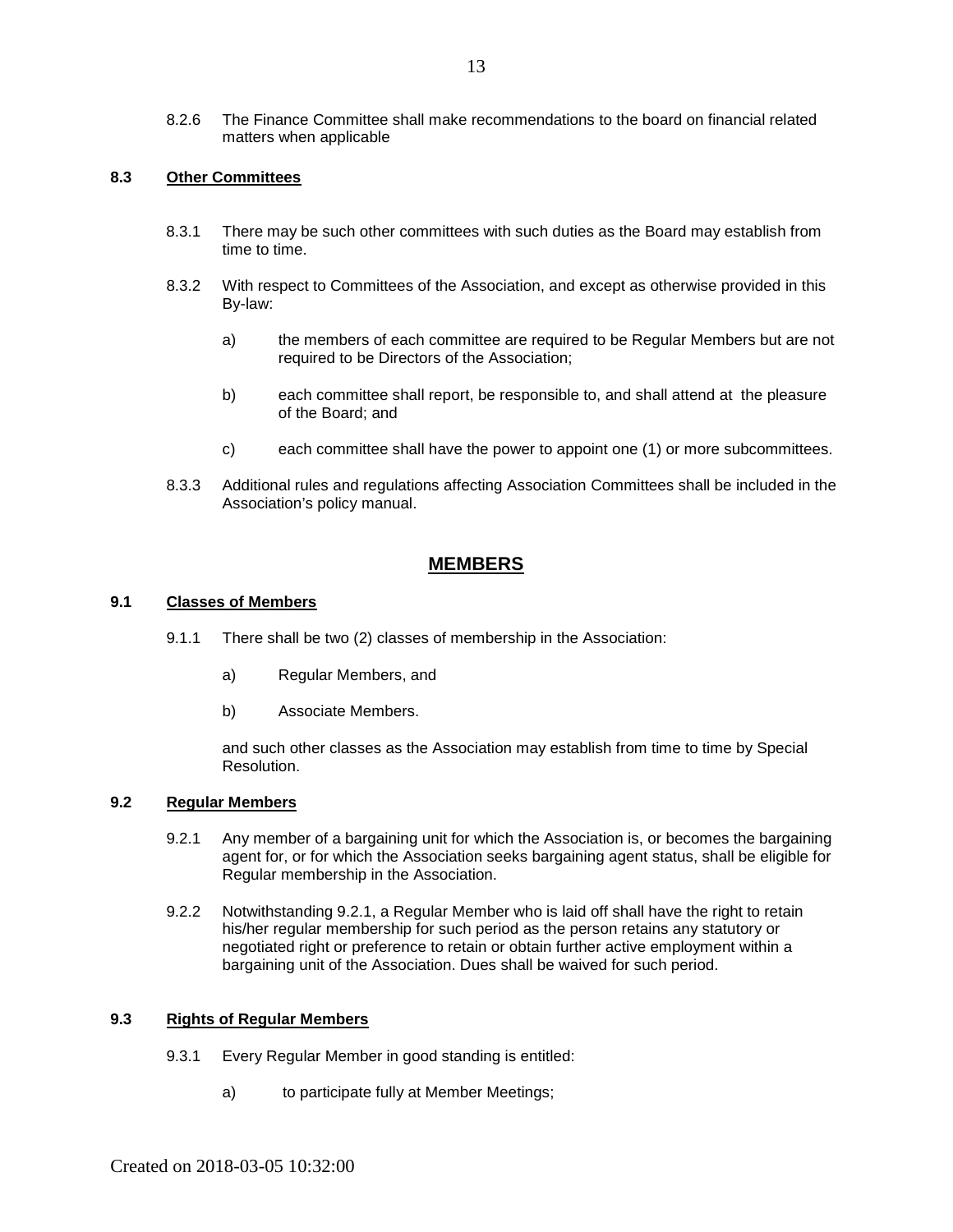- c) upon inquiry, to attend and observe any committee meeting(s), except where such committee shall, by resolution passed by a majority of the committee, declare a particular matter to be confidential;
- d) to nominate and vote for Directors of the Association;
- e) to seek and hold elective office in the Association;
- f) to seek the services of the Association with respect to specific matters of concern which are within the powers of the Association; and
- g) to share in the distribution of the Association's assets upon dissolution according to the formula outlined in article 18.1.5

#### <span id="page-15-0"></span>**9.4 Associate Members**

9.4.1 All former Regular Members who no longer retain Regular Member status, and all current and former ACFO employees, shall be eligible to be granted Associate membership in the Association.

### <span id="page-15-1"></span>**9.5 Rights of Associate Members**

9.5.1 Every Associate Member in good standing is entitled to attend Member Meetings as an observer.

#### <span id="page-15-2"></span>**9.6 Rights of All Members**

- 9.6.1 Every Member in good standing is entitled:
	- a) to be free from any act or omission on the part of the Association, or other Members, that would discriminate against the Member on the basis of age, sex, colour, national or ethnic origin, race, religion, marital status, criminal record. physical or mental handicap, sexual orientation, language or political belief;
	- b) to be free from harassment by another Member on the basis of any of the grounds enumerated in a) above.

#### <span id="page-15-3"></span>**9.7 Obligations of All Members**

- 9.7.1 Upon having applied for and been granted membership in the Association, each Member agrees to abide by and be bound by this By-law and any applicable rules, regulations, policies, and governing legislation.
- <span id="page-15-4"></span>9.7.2 Except as otherwise provided within this By-law, all Members agree to pay dues and submit a completed application in order to be granted membership in the Association.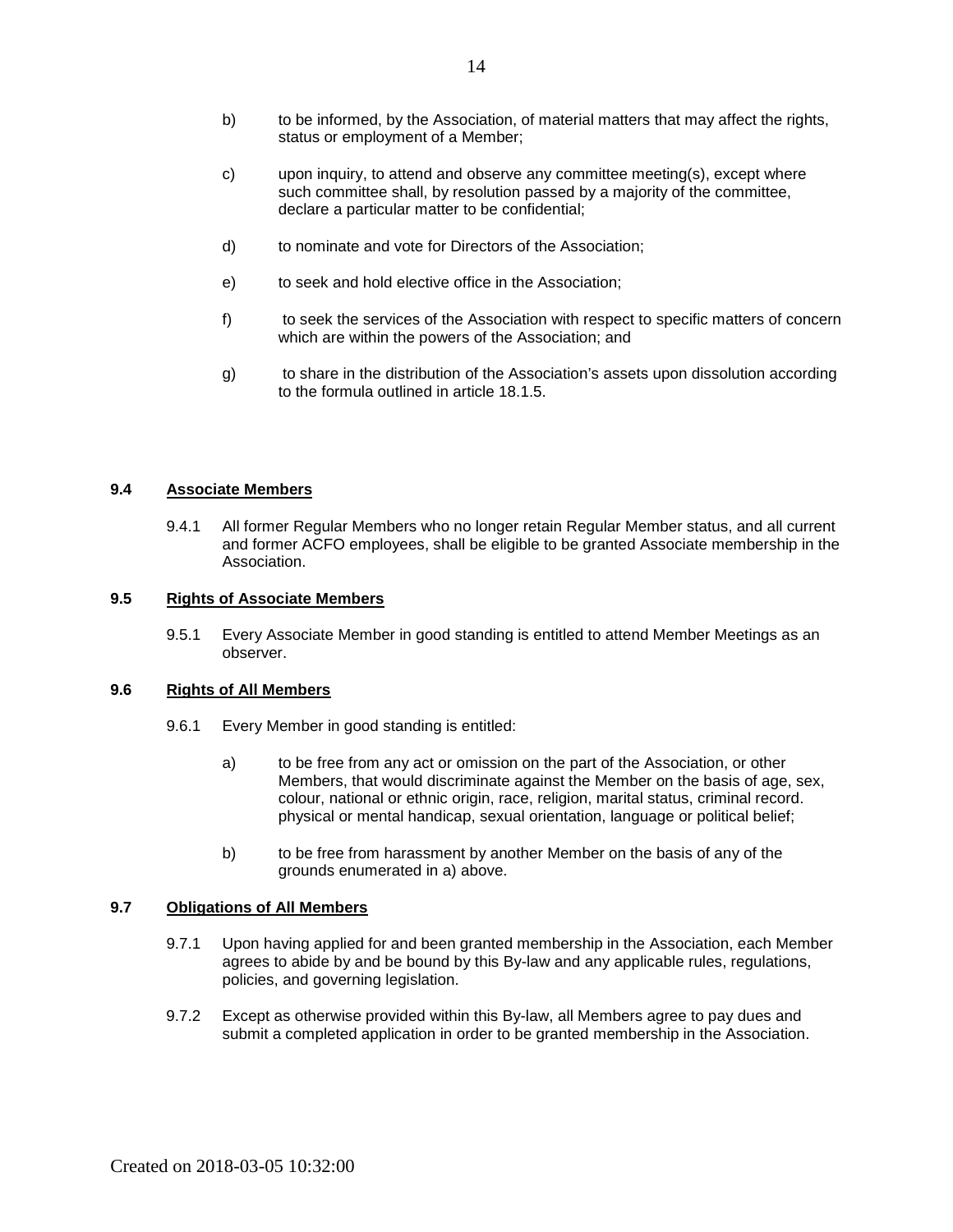#### **9.8 Termination and Revocation of Membership**

- 9.8.1 Membership in the Association is terminated by death. Regular membership in the Association is not transferable and automatically terminates if the Member resigns orceases to be a member of a bargaining unit for which the Association is the bargaining agent, or if Association ceases to act as the bargaining agent for the bargaining unit of which the Member is a member.
- 9.8.2 If a Member is found by the Board to have contravened this By-law or any applicable rule, regulation or policy of the Association including the offences listed under Article 6.6.1, or if the member has dues arrears totally three (3) months of required payments, the Board may determine that the Member's membership in the Association shall be revoked. The Board will provide written notification to the Member advising that their membership is being revoked. Any such notice of membership revocation shall be signed jointly by two members of the Board.

### <span id="page-16-0"></span>**9.9 Liability of Members**

9.9.1 Members shall not be held responsible for any act, default, obligation or liability of the Association for any engagement, claim, payment, loss, injury, transaction, matter or thing (the "loss") unless the loss is independently actionable against the Member or is a result of the dissolution of the Association as outlined in Article 18.

## <span id="page-16-1"></span>**9.10 Members' Register**

- 9.10.1 A register of all Members, together with their addresses, and all information required, by the *Act*, to be recorded, shall be maintained at the National Office.
- 9.10.2 Any information about the Member, shall be collected and disseminated, by the Association, in accordance with the applicable privacy legislation.

#### <span id="page-16-2"></span>**9.11 Annual Meeting of Members ("AGM")**

- <span id="page-16-3"></span>9.11.1 An AGM shall be held no later than eighteen (18) months after the incorporation of the company and subsequently at least once in every calendar year and not more than fifteen (15) months after the holding of the last preceding AGM. The AGMs shall be held at such time and place as may be determined by the Board for the purpose of:
	- a) hearing and receiving the reports and statements required by the governing legislation and this By-law to be presented to the Regular Members at the AGM;
	- b) electing Directors;
	- c) enacting By-laws and ratifying, rejecting or amending By-law changes that have been approved by the Board following the preceding AGM;
	- d) appointing the auditor and fixing or authorizing the Board to fix the remuneration of the auditor; and
	- e) transacting any other business properly brought before the meeting.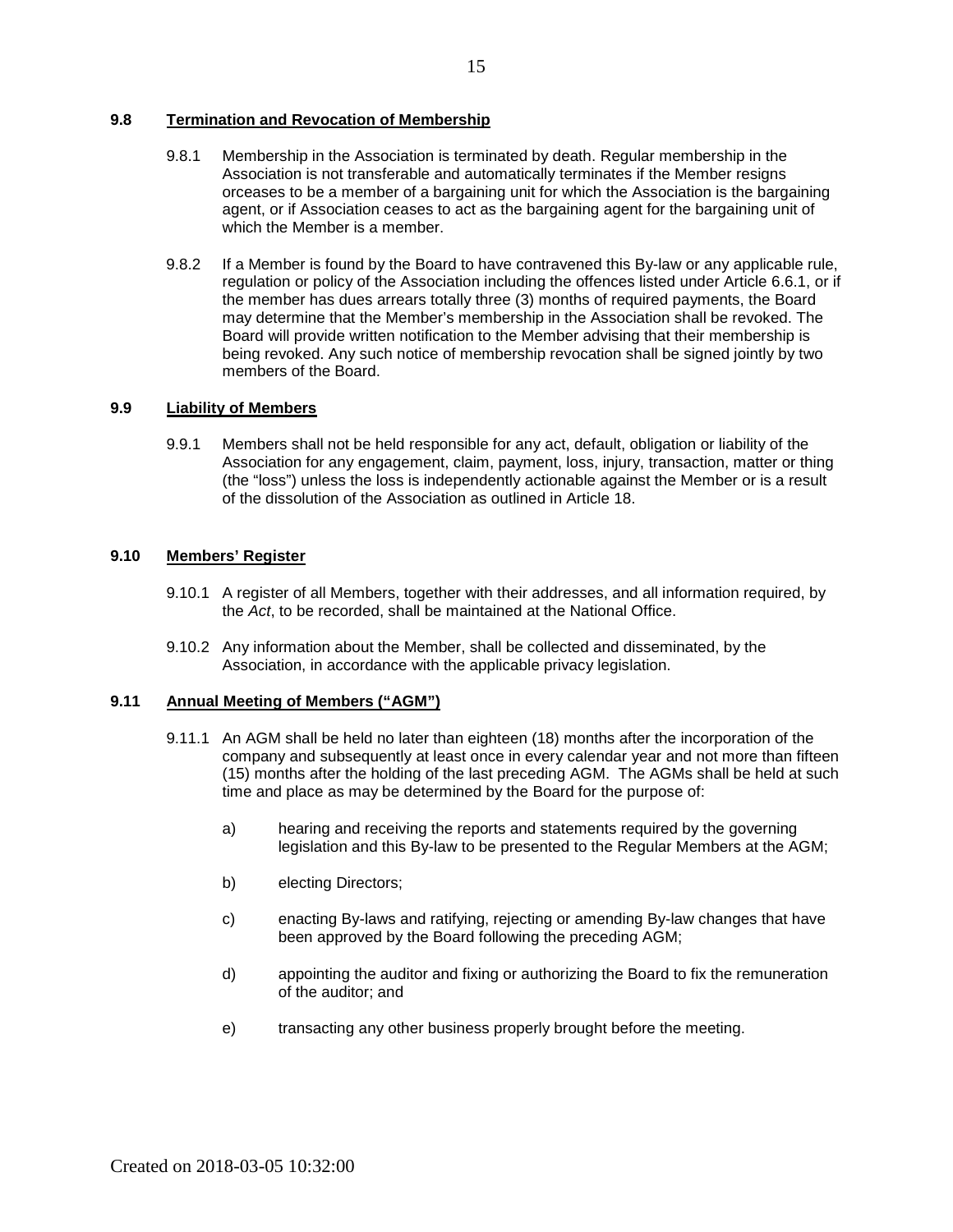#### **9.12 Special General Meeting of Members ("SGM")**

- 9.12.1 An SGM shall be held if so requested by four (4) members of the Board, or upon the written petition of not less than ten percent (10 %) of Regular Members. A notice shall be sent to all Regular Members specifying the general nature of the business which is to be transacted at the SGM and only the business specified in the notice may be transacted at the SGM called for that purpose.
- 9.12.2 The SGM shall be called within thirty (30) days of the petition. Notification of the place, date, and time of the SGM shall be sent to the membership no later than twenty-one (21) days prior to the SGM.

#### <span id="page-17-0"></span>**9.13 Notice of Meetings of Members**

- 9.13.1 Preliminary notice of AGM: Preliminary notice of the AGM should be provided to Regular Members not less than sixty (60) days prior to the AGM. The preliminary notice shall specify the time, place and date of the AGM and the general nature of the business to be transacted and shall invite resolutions, amendments to the By-laws and request submissions of any business from Regular Members, or a Chapter, that is to be brought before the Regular Members at the upcoming AGM.
- 9.13.2 Final Notice of AGM: Final notice of the AGM shall be sent no later than twenty-one (21) days prior to the AGM and shall contain:
	- a) a copy of the Agenda;
	- b) a copy of any proposed amendments to the By-laws, letters patent or supplementary letters patent of the Association;
	- c) a copy of all By-laws enacted since the last AGM;
	- d) a certified copy of the Association's financial statements and the budget for the current fiscal year;
	- e) a copy of all resolutions to be brought in the ordinary course of business before the AGM;
	- f) a list of all candidates running for a position on the Board; and
	- g) and the Board' s annual Report of the affairs of the Association.

All aforementioned documents are referred to as the "Final Notice Materials".

- 9.13.3 Only those matters required under the Act to be dealt with at a Member Meeting or matters included in the Final Notice Materials, or included in the notice materials sent with respect to an SGM (collectively the "Notice Materials"), may be voted upon, at a Member Meeting.
- 9.13.4 Any matter which cannot be voted upon at a Member Meeting in accordance with the preceding paragraph may be raised for consideration under new business and may be referred to an SGM in accordance with section 9.12.1 and 9.12.2.
- 9.13.5 Notice for Member Meetings other than an AGM: Notice of all Member Meetings, other than the AGM, shall specify the time, place and date of the meetings and the general nature of the business to be transacted thereat. Notice shall be given not less than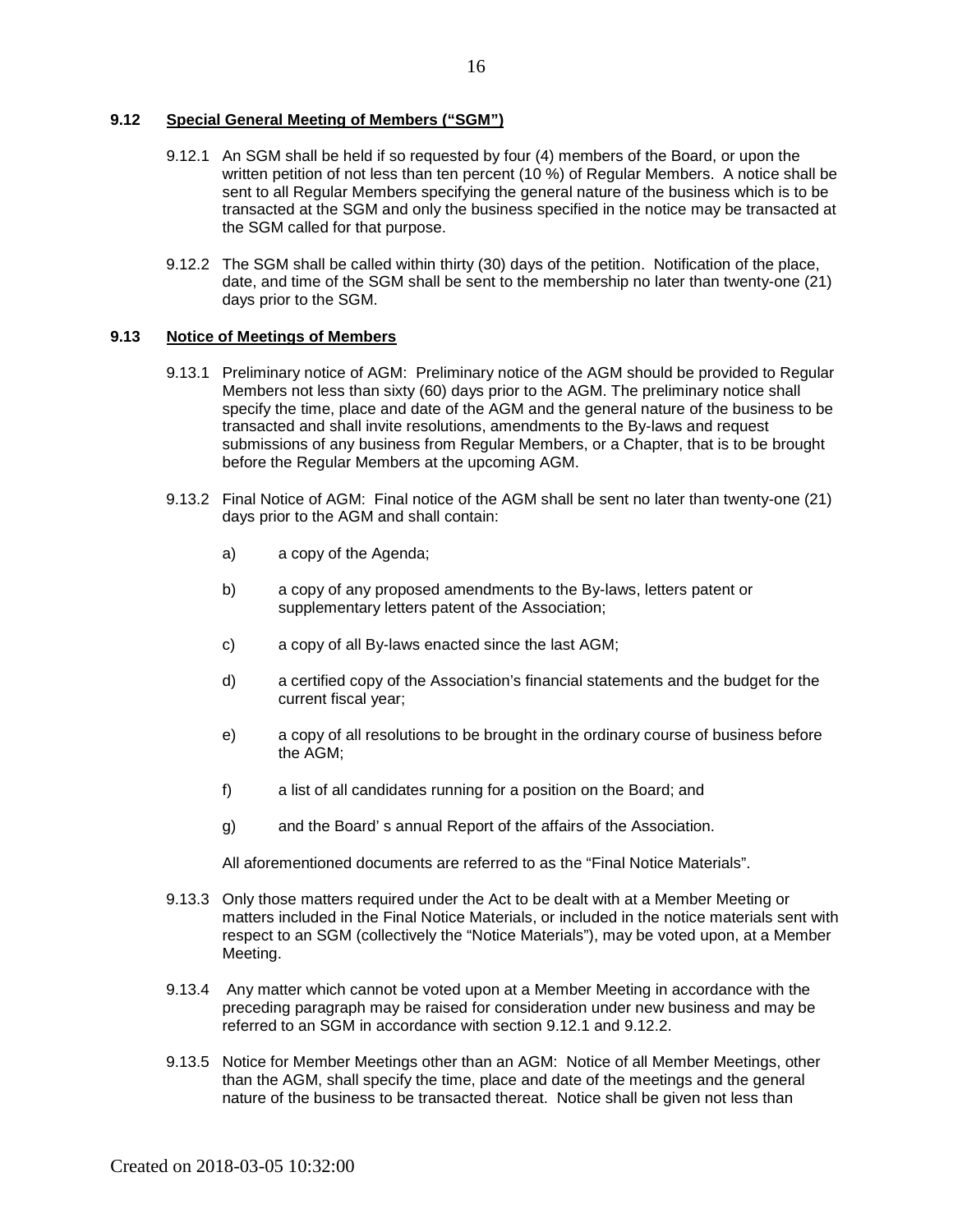twenty-one (21) days before the date of the meeting to each Regular Member and to the auditor of the Association by sending an email to the last address of the addressee shown on the Association's records.

9.13.6 No Notice: A meeting of Members may be held at any time and place without notice if all of the Regular Members entitled to vote thereat are present in person or waive notice of or otherwise consent to such meeting being held.

#### <span id="page-18-0"></span>**9.14 Chair**

9.14.1 In the absence of the Chair and the Vice-Chair, the Regular Members present at any meeting of Members shall choose another Director as Chair and if no Director is present or if all the Directors present decline to act as Chair, the Regular Members present shall choose a Chair from amongst themselves.

### <span id="page-18-1"></span>**9.15 Voting by Members**

- 9.15.1 Unless governing legislation, or the By-laws provide otherwise, all questions proposed for consideration at a meeting of Members shall be determined by a majority of the votes cast by the Regular Members only, each of whom shall each be entitled to one vote.
- 9.15.2 In the event of a deadlocked election an SGM shall be called immediately for the purpose of holding a run-off vote between the candidates who tied for the most votes.

## <span id="page-18-2"></span>**9.16 Proxies**

9.16.1 Every Regular Member entitled to vote at Member Meetings may by means of a proxy appoint a person who need not be a Regular Member as his nominee, to attend and act at the meeting in the manner, to the extent and with the power conferred by proxy. A proxy shall be in writing, shall be executed by the Regular Member entitled to vote or his attorney authorized in writing, and ceases to be valid one year from the date of its execution or such earlier date as indicated in the proxy form. A proxy may be in such form as the Board from time to time prescribes, said form to be included in the Notice Materials. ("Board Approved Proxies"). Board Approved Proxies shall be deposited with the scrutineer(s) of the AGM prior to the meeting being called to order.

#### <span id="page-18-3"></span>**9.17 Quorum**

9.17.1 One hundred (100) Regular Members, as recorded in the Members' Register, must be present in person or represented by proxy, to constitute a quorum at any meeting of Members.

#### <span id="page-18-4"></span>**9.18 Adjournments**

<span id="page-18-5"></span>9.18.1 If for any reason a meeting of Members is adjourned, the Board shall reschedule the meeting within sixty (60) days of the original date by giving thirty (30) days notice of the place, date and time of the meeting to the Regular Members. Any business may be transacted at any adjourned meeting that might have been transacted at the original meeting from which the adjournment took place. No notice is required of any adjourned meeting.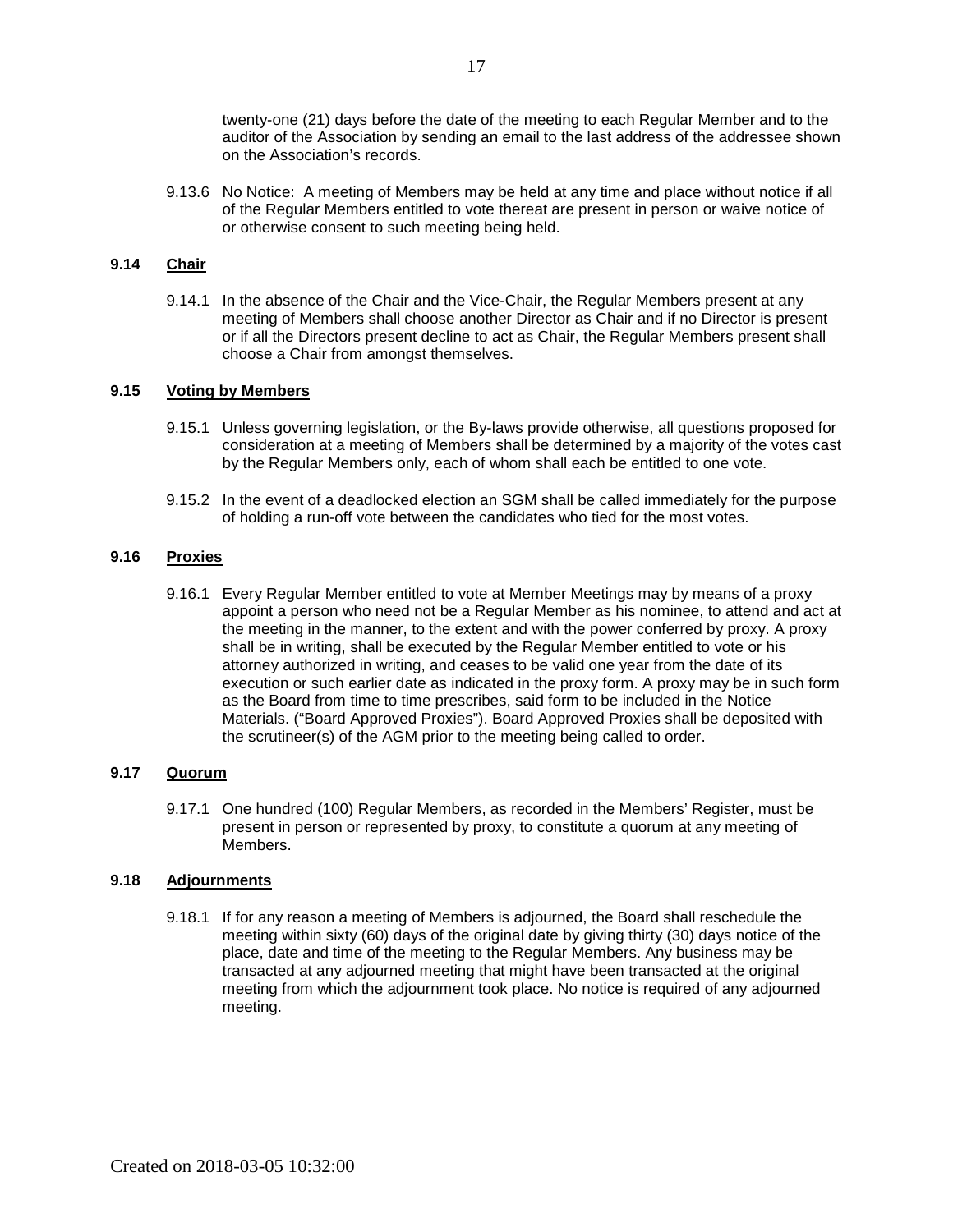# **EXECUTION OF DOCUMENTS**

#### <span id="page-19-0"></span>**10.1 Signatures on Cheques, Drafts, Notes, Etc.**

- 10.1.1 All cheques, drafts or orders for the payment of money and all notes and acceptances and bills of exchange shall be signed by the officer or officers or person or persons and in the manner from time to time prescribed by the Board.
- 10.1.2 Signing officers shall be bonded in an amount not less than twenty-five thousand dollars (\$25,000.00). All other Association staff concerned with the administration of finances or the control of equipment and supplies shall also be bonded in an amount determined by the Board. The cost of all such bonds shall be borne by the Association.

#### <span id="page-19-1"></span>**10.2 Execution of Documents**

10.2.1 Documents requiring execution by the Association may be signed by the Chair or Vice-Chair or by any two (2) Directors so designated by the Board, and all Documents so signed are binding upon the Association without any further authorization or formality. The Board may from time to time appoint any officer or officers or any person on behalf of the Association, either to sign Documents generally or to sign specific Documents. The corporate seal of the Association shall, when required, be affixed to Documents executed in accordance with the foregoing.

### <span id="page-19-2"></span>**10.3 Books and Records**

10.3.1 The Board shall see that all necessary books and records are regularly and properly kept as required by the By-laws of the Association or by any applicable governing statute.

# **BANKING ARRANGEMENTS**

## <span id="page-19-4"></span><span id="page-19-3"></span>**11.1 Banking Resolution**

- 11.1.1 The Board shall designate, by resolution, the officers and other persons authorized to transact the banking business of the Association, and shall have the authority, unless otherwise restricted, to:
	- a) operate and maintain the Association's financial accounts;
	- b) make, sign, draw, accept, endorse, negotiate, lodge, deposit or transfer any of the cheques, promissory notes, drafts, acceptances, bills of exchange and orders for payment of money on behalf of the Association;
	- c) issue receipts for, and orders relating to, any property of the Association;
	- d) execute any agreement relating to any banking business and defining the rights and powers of the parties thereto; and
	- e) authorize any officer of the banker to do any transaction on the Association's behalf to facilitate the banking business.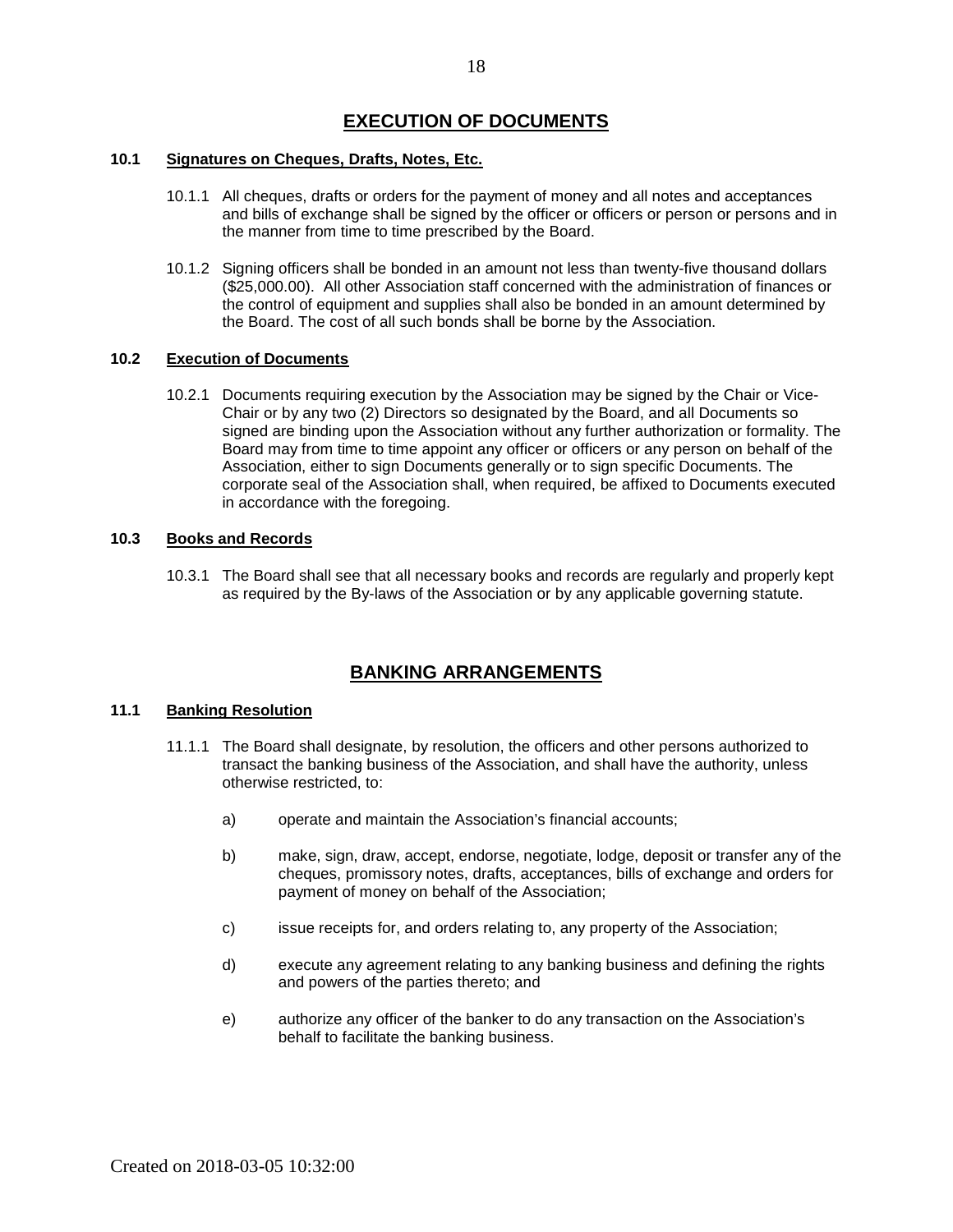# **FINANCIAL RECORDS**

#### <span id="page-20-1"></span><span id="page-20-0"></span>**12.1 Financial Records**

12.1.1 All financial records of the Association shall be maintained at the National Office in a manner approved by the auditors and the Board.

# **FINANCIAL YEAR**

#### <span id="page-20-3"></span><span id="page-20-2"></span>**13.1 Fiscal Year End**

<span id="page-20-4"></span>13.1.1 The financial year of the Association shall terminate on the last day of December in each year or on such other date as the Board may from time to time by resolution determine.

# **RULES OF ORDER**

#### <span id="page-20-5"></span>**14.1 Rules of Order**

14.1.1 Unless otherwise determined by the Board, all meetings of the Association shall be governed by "Sturgis Standard Code of Parliamentary Procedure".

## **NOTICE**

#### <span id="page-20-7"></span><span id="page-20-6"></span>**15.1 Computation of Time**

15.1.1 In computing the date when notice must be given under any provision of the By-law requiring a specified number of days' notice of any meeting or other event, the date of giving the notice is, unless otherwise provided, included.

#### <span id="page-20-8"></span>**15.2 Omissions and Errors**

15.2.1 The accidental omission to give notice of any meeting of the Board or Members or the non-receipt of any notice by any Director or Regular member or by the auditor of the Association or any error in any notice not affecting its substance does not invalidate any resolution passed or any proceedings taken at the meeting. Any Director, Regular Member or the auditor of the Association may at any time waive notice of any meeting and may ratify and approve any or all proceedings taken thereat.

## **AUDITOR**

#### <span id="page-20-10"></span><span id="page-20-9"></span>**16.1 Annual Appointment**

16.1.1 The Regulars Members of the Association at each AGM shall appoint one or more auditors (none of whom shall be a Director, officer or employee of the Association unless the appointment is approved by all of the Regular Members entitled to vote), to audit the accounts (including the financial statements) of the Association and to report thereon to members at the AGM, to hold office until the close of the next AGM, and, if an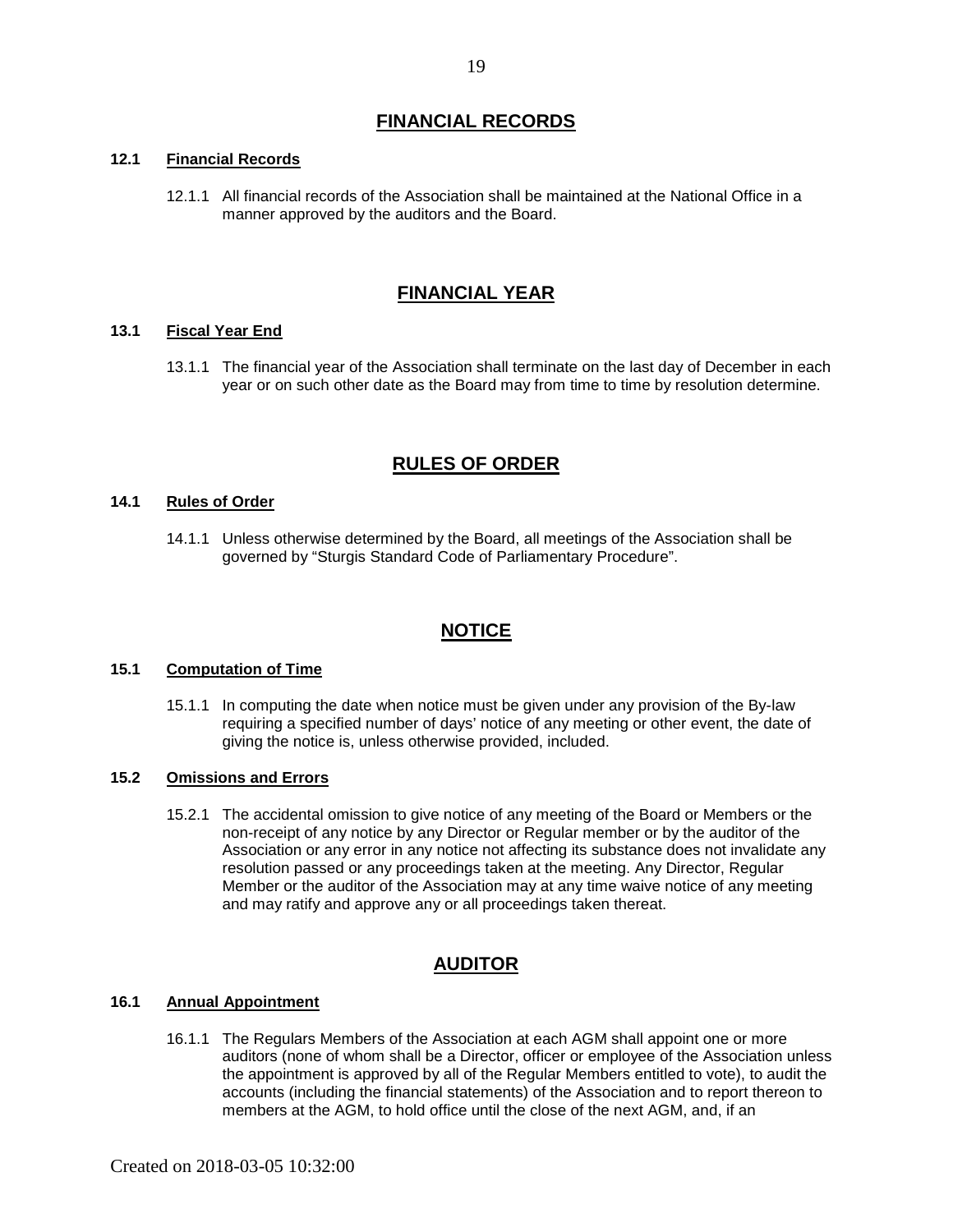appointment is not so made, the auditor in office continues in office until a successor is appointed.

#### <span id="page-21-0"></span>**16.2 Notice of Intention to Nominate**

- 16.2.1 A person, other than a retiring auditor, is not capable of being appointed auditor at an AGM unless notice in writing of an intention to nominate that person to the office of auditor has been given by a Regular Member in the manner set out in the By-laws not less than fourteen (14) days before the AGM.
- 16.2.2 The Board may fill any casual vacancy in the office of auditor, but while the vacancy continues the surviving or continuing auditor, if any, may act.

#### <span id="page-21-1"></span>**16.3 Removal of an Auditor**

16.3.1 The Regular Members, by a resolution passed by at least two-thirds (2/3) of the votes cast at a Member Meeting, of which notice specifying the intention to pass such resolution was given, may remove any auditor before the expiration of her/his term of office, and shall by a majority of the votes cast at that meeting, appoint another auditor in her/his stead for the remainder of his/her term.

#### <span id="page-21-2"></span>**16.4 Remuneration of Auditor**

16.4.1 The remuneration of an auditor appointed by the Regular Members shall be fixed by the Regular members, or by the Board, if they are authorized to do so by the Regular Members, and the remuneration of an auditor appointed by the Board shall be fixed by the Board.

## **AMENDMENT OF BY-LAWS**

#### <span id="page-21-4"></span><span id="page-21-3"></span>**17.1 Requirements for Amendment of By-laws**

- 17.1.1 By-laws of the Association may be repealed, amended, altered or added to by By-law enacted by a majority of the Board at a meeting of the Board and subsequently sanctioned by at least two-thirds (2/3) of the votes cast at a Member Meeting duly called for the purpose of considering the said By-law.
- 17.1.2 Grammatical, spelling, punctuation, and numbering corrections to these Bylaws which in no way alter the intent of the respective Bylaw shall be amended by the ACFO Chair, subject to the approval of the Board of Directors.

#### <span id="page-21-5"></span>**17.2 Additional Requirements for By-law Amendment**

- 17.2.1 No By-law amendment shall be effective unless there is compliance with the following:
	- a) the proposed amendment is delivered to the Head Office of the Association at least fifty (50) days prior to any meeting of Members;
	- b) the Association notifies each Regular Member entitled to vote of such proposed amendment(s) within twenty-one (20) days of the meeting of Members; and